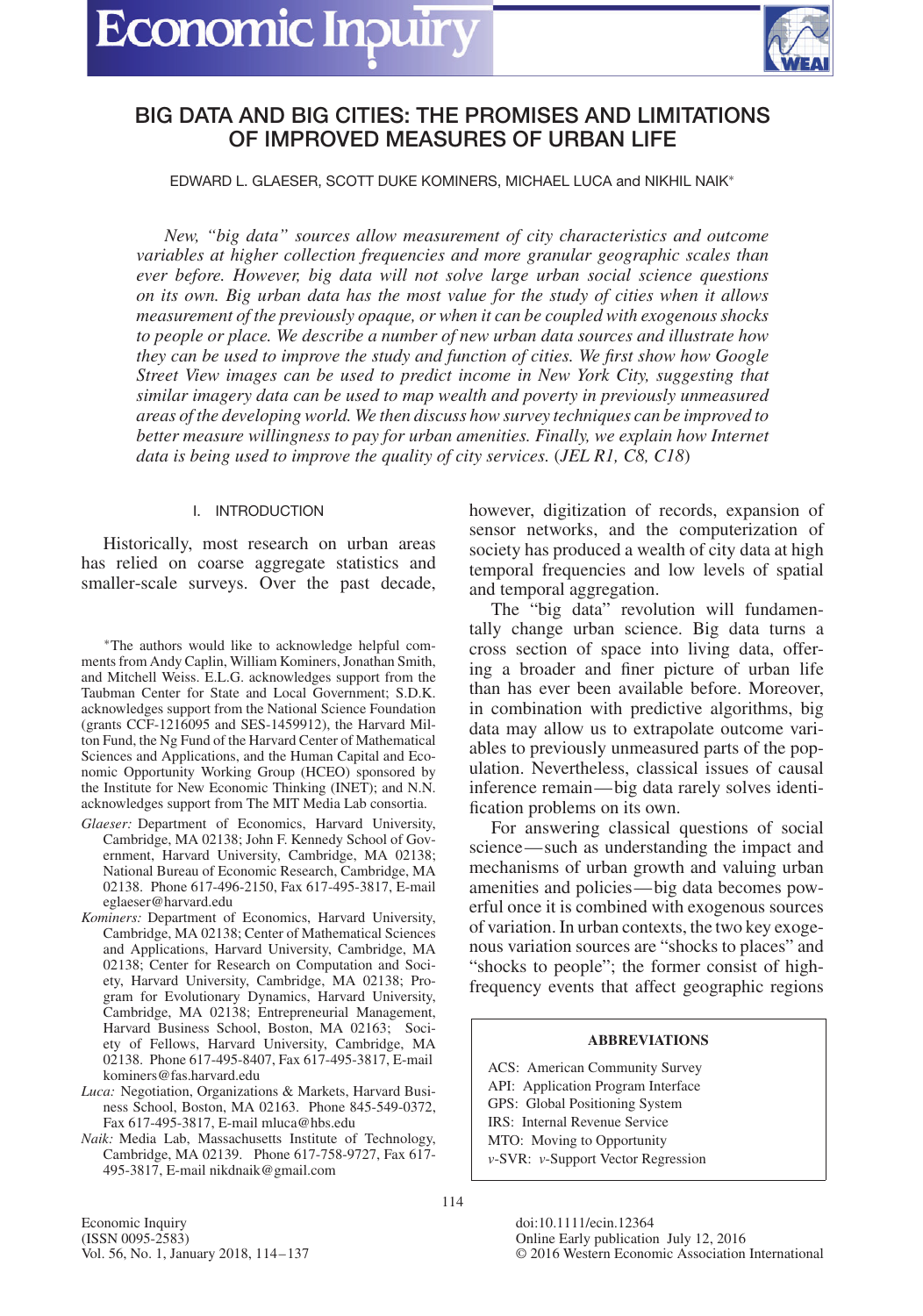(e.g., the opening of large manufacturing plants; see Greenstone, Hornbeck, and Moretti 2010), while the latter consist of high-frequency events that affect geographic regions within cities (e.g., the moving to opportunity [MTO] experiment; see Chetty, Hendren, and Katz 2016; Katz, Kling, and Liebman  $2001$  $2001$ ).<sup>1</sup>

Big data is also improving city management. By making their operations more data driven, cities can fine-tune regulations, improve the allocation of scarce resources, and forecast future needs. Crucially, for many urban data interventions, simply being able to predict outcomes or characteristics is valuable on its own—many practical problems in cities do not directly require causal inference. Moreover, many data-driven interventions are scalable; hence, expansion of data collection and digitization efforts across cities attracts entrepreneurship and innovation.

In Section II of this article, we discuss four questions at the heart of urban social science:

• *How does urban development influence the economy?*

• *How does the physical city interact with social outcomes?*

• *How much do people value urban amenities?*

• *How can public policy improve the quality of physical space?*

For each question, we highlight how new data sources may improve research by providing improved measurements, and/or new outcome variables of interest. All policy analysis is limited in the scope of outcomes that can be considered; by providing a broad, finely measured snapshot of urban life, big data can enable assessment of policy impacts across new outcome dimensions. Big data is often available at high frequencies, enabling researchers to measure policies' effects in real time.

We caution throughout, however, that finer measurement can sometimes make inference worse—not better—because the selection problems become more severe at the blockor building-level. The strongest case for using big data to assess economic outcomes in cities is when fine geography can be matched with longitudinal data and random events that are tied to a particular locale. In those settings, big data can enable researchers to examine whether there is a treatment effect on people who are close to the random event, no matter where they move.

In Section III, we show how big data sources can facilitate measurement when government economic statistics are lacking. We use a computer-based visual recognition technique to form a prediction model linking income with Google Street View imagery across New York City block groups. We then show that this prediction model has a  $R^2$  value of .77 when used to predict income out-of-sample in New York City and has a  $R^2$  value of .71 when used to predict income out-of-sample in Boston. Our illustration here suggests that image corpora may provide a key to mapping wealth and poverty in previously unmeasured areas of the developing world. This approach could be used to extrapolate Global Positioning System (GPS)-coded income surveys to much larger populations through image analysis. It should also be possible to provide new insight into the extent of segregation. By tracking changing images over time, computer vision can provide new ways to evaluate the effects of policies as well. More generally, combining big data sources like imagery with predictive methods can be used to "fill in the blanks" in a variety of smaller-sample data sources useful for urban economics[.2](#page-1-1)

Section IV turns to urban surveys and contingent valuation. Typically, contingent valuation has been used for environmental amenities—a context in which it has been disparaged by economists because of *nonfamiliarity* and *noninstrumental preference* problems (Hausman 2012). We believe that housing price hedonics are the best tool for examining how homeowners value local amenities. Nevertheless, there are many urban amenities that bring benefits for people who do not live nearby<sup>3</sup>; for such amenities, survey techniques may be the only way to estimate valuations. We propose two means of improving accuracy of contingent valuation surveys in the urban domain: making choices

<span id="page-1-1"></span>2. For example, if researchers have image time series, then it will be possible to examine whether a new road increases economic prosperity in the region (for a related example, see Naik et al. 2015). Image data will never *on their own* enable us to see whether a treatment impacts people or just place—because images do not indicate whether the occupants of particular areas have changed—but imagery provides rich outcome variables at lower levels of aggregation than were previously available.

<span id="page-1-2"></span>3. For example, Central Park presumably benefits even those New Yorkers who do not live on Fifth Avenue or Central Park West, both by providing leisure space and by improving air quality.

<span id="page-1-0"></span><sup>1.</sup> As we discuss in Section II, the MTO experiment randomly allocated vouchers that enabled and incentivized poorer households to move to lower-poverty areas.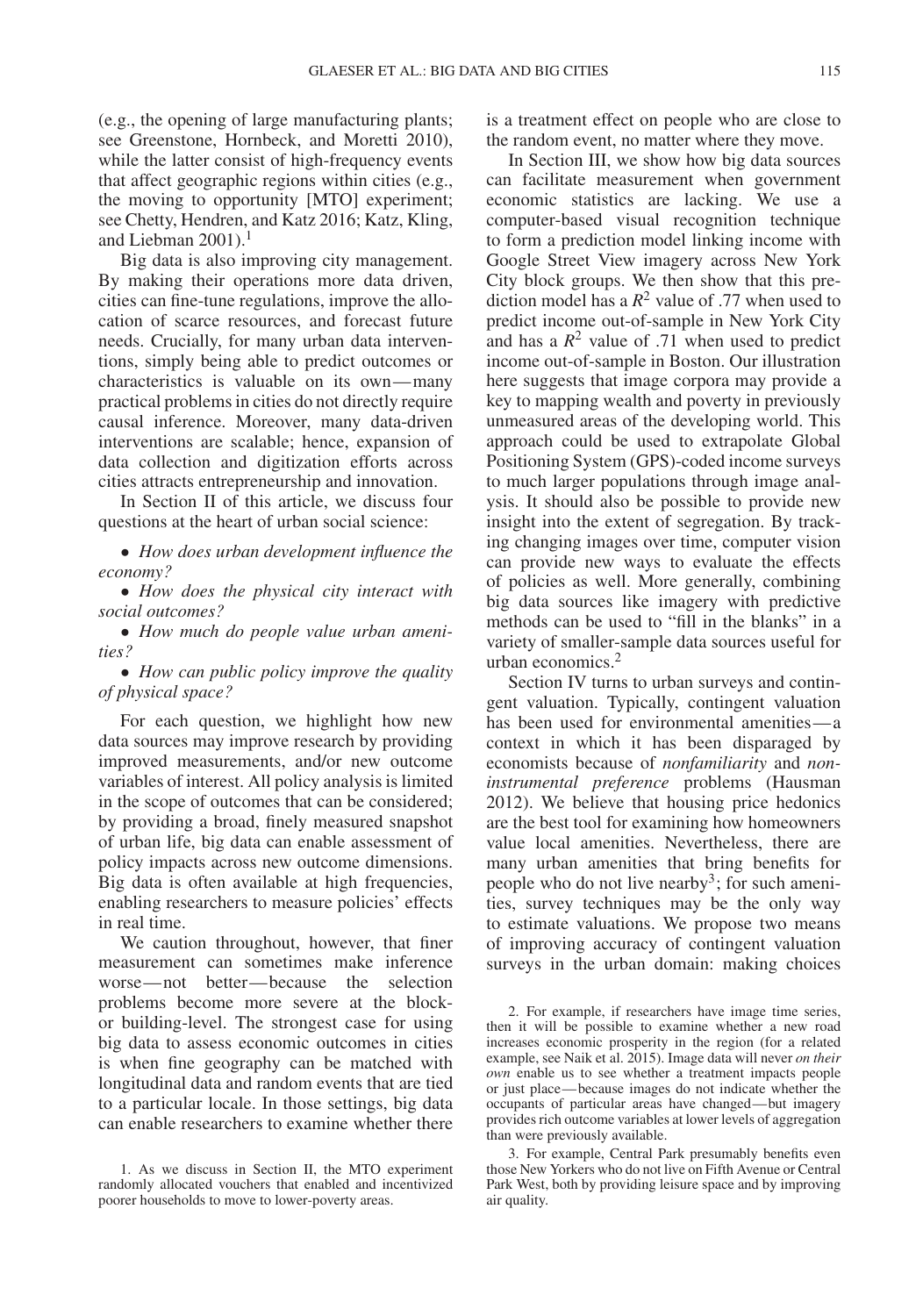*comparable* and *compatible* with personal experience. Researchers should not ask subjects to compare an urban park to tax receipts; rather, they should compare one urban park with another equally appealing use of public funds, such as early childhood education slots or increased sidewalk greenspace. Additionally, surveys should be structured in ways that do not ask subjects to make judgments that are completely foreign to their real-world experiences. Few people, for example, have ever had to decide whether to spend ten million dollars on an urban park. However, people choose where they walk on a daily basis. Thus, rather than asking people about monetary valuations for parks, it may be preferable to gauge demand by asking whether people would walk a block to have the chance of walking through the park instead of a more standard streetscape.

Finally, Section V looks at the connection between big data and government service provision. There are many areas in which public services improve with information, including ensuring sanitary conditions in restaurants and hotels, targeting repairs of potholes, identifying struggling students, or deciding sentences for convicted criminals; in many of these contexts, machine learning can be used to make urban resource allocation more efficient. Complaints on Tripadvisor or Yelp, for example, can be used to guide public inspections via predictive algorithms. Big data thus provides a means of improving city services—often *without* explicitly requiring causal inference.<sup>4</sup> Generalizing from the preceding examples, we provide a taxonomy of new data sources that can be used to improve both the measurement of urban quality of life and the allocation of scarce resources.

### II. URBAN QUESTIONS AND BIG DATA

In this section, we review four key questions of urban science, and discuss how big data can be used to help answer each. None of the questions we discuss here are new—we focus on how big data helps us approach classical questions in new ways. Throughout, we differentiate between cases where big data just means better measurement and cases where big data offers the possibility of better identification as well.

First, we examine the core question of urban economics: how urbanization and the physical city impact productivity. Then, we consider broader questions of urban social science—how the physical city impacts noneconomic outcomes such as quality of life, social connections, and leisure activities. Next, we turn to the closely related question of how people value changes in the city. Finally, we turn to practice, examining how new data can improve the quality of urban services.

# *A. How Does Urban Development Influence the Economy?*

The literatures in urban and regional economics have focused first and foremost on identifying the determinants of local productivity. Perhaps the most central question is whether there are agglomeration economies (e.g., Ciccone and Hall 1996): *Do increases in density increase productivity?* Perhaps most policy-relevant is the impact of infrastructure (see, e.g., Gramlich 1994): *Do infrastructure investments deliver large economic returns?* A third urban economics literature (see, e.g., Moretti 2004; Rauch 1993) examines human capital spillovers: *Does having educated neighbors make you more productive?*

In the case of productivity outcomes, big data typically means administrative income data available at fine geographic frequencies (and sometimes disaggregated temporal frequencies as well). Administrative internal revenue service (IRS) data, for example, provides address-level information on income. Longitudinal business database data provides address-level data on firm productivity and revenues. Other sources, such as credit card companies, can provide urban business sales data that is disaggregated across both time and space.

Even very fine data, however, does little on its own. Big data is most valuable when it improves causal inference, typically through combination with exogenous shocks.<sup>5</sup>

Typically, the underlying cross-sectional relationships are clear. A one log point increase in density at the metropolitan area (or zip code) level is associated with about a .06 log point increase

<span id="page-2-0"></span><sup>4.</sup> Our computer vision analysis in Section III shows that machine-learning methods can be used to extrapolate dependent variables for use in economic analysis. The case of city resource allocation provides a second instance in which applying machine-learning algorithms to big data from cities can be directly useful—even without new sources of variation.

<span id="page-2-1"></span><sup>5.</sup> These shocks can be shocks-to-people, such as the MTO experiment (see Chetty, Hendren, and Katz 2016; Katz, Kling, and Liebman 2001) that moved poorer people to richer neighborhoods, or shocks-to-place, such as the opening of a new subway stop.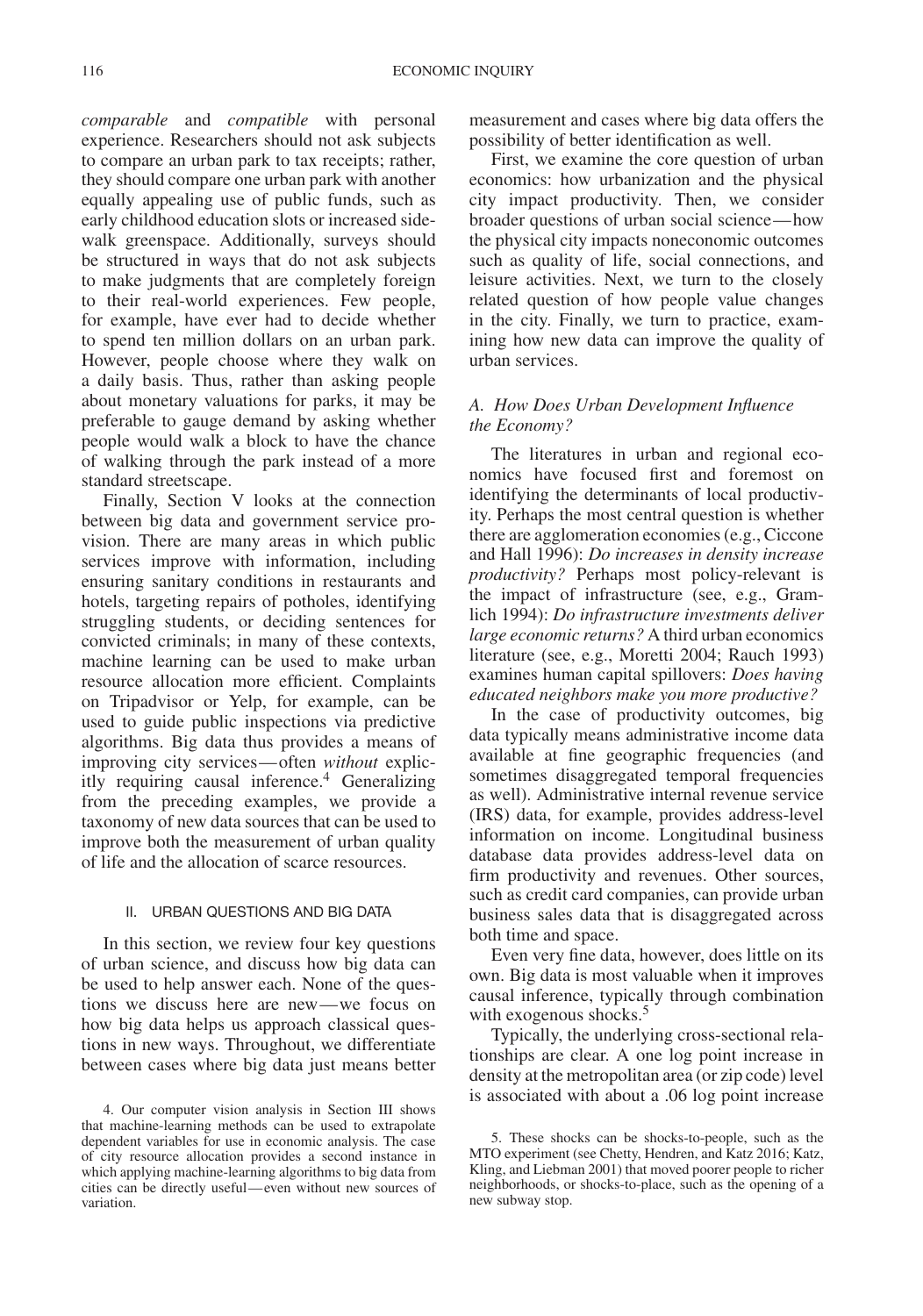in productivity or wages (Glaeser and Gottlieb 2008). The human capital spillover relationships are even stronger. The hard question is whether these cross-sectional relationships reflect causality or unobserved heterogeneity across people and/or across places.<sup>[6](#page-3-0)</sup>

From a historical perspective, unobserved place-based heterogeneity is likely to be quite significant. Nineteenth-century New York grew great because its harbor and water-borne access into the American continent provided huge productive advantages not only to traders but also to manufacturers who benefited from lower transportation costs. The coal mines outside of Pittsburgh provided productive advantages to the steel factories of Andrew Carnegie, and those productive advantages induced the migration that made Pittsburgh a great metropolis.

We now typically think of place-based productivity advantages as having been eroded by declining transportation costs. Indeed, Combes et al. (2010) are sufficiently confident about the irrelevance of historically important geologic features that they use them as instruments for population density, which can only be a valid procedure if geographic features are truly irrelevant to productivity today. The urban transition from manufacturing goods (which may rely on local inputs) to services (which typically do not) makes the Combes et al. (2010) assumption distinctly plausible, and suggests that unobserved placebased heterogeneity in productivity may not significantly bias agglomeration and human capital spillover estimates.<sup>7</sup>

That said, sorting on the basis of human capital remains as important as ever. Berry and Glaeser (2005) document that cities with higher skills as of 1940 or 1970 increased their skill levels more dramatically in subsequent decades. Sorting on observables into cities is relatively mild in the United States (Glaeser and Maré 2001), but this is not true in Europe (Combes, Duranton, and Gobillon 2008). The problem of unobserved sorting among people is likely to be particularly severe when estimating human capital spillovers—in that case, the independent variable is the extent of sorting on observable skills, and it appears implausible that sorting on unobservable skills would follow the same pattern.

Identification of agglomeration or human capital externalities typically comes in two ways: shocks to people or shocks to places. The "shocks to people" approach involves looking at a sample of people who change locations for exogenous reasons. The "shocks to places" approach involves examining the impact of exogenous changes to a particular locale.

What will big data do to the estimation of agglomeration economies and human capital spillovers? Better measures of income and output will make it possible to examine outcomes at much finer levels of spatial and temporal aggregation. Finer geographic details make it much easier to imagine estimating the impacts of fine-grained physical geography. When agglomeration work is performed at a high level of aggregation, as in Ciccone and Hall (1996), the role of street-level physical space is almost imperceptible, but when agglomeration is studied in more detail, as in Arzaghi and Henderson (2008), the streetscape's role becomes more obvious.

In a sense, the geographic detail offered by big data reduces measurement error but makes sorting even more problematic. The county-level employment density of 1,000 workers per square kilometer—which is higher than 95% of U.S. zip codes—tells us next to nothing about the actual density and physical structure of the work environment. If the workers are spread evenly, then there are about four workers per acre, which would suggest relatively low-density suburban work environments. Conversely, if the workers are crammed together in a dense urban core, then they could be in skyscrapers.

County-level data is an extremely imprecise measure of the density experienced by the average worker, but finer detail can also be misleading because of sorting. We can look at geographic detail at a finer level even without big data sources and see the promise and pitfalls of disaggregation. Figure 1 shows the relationship between payroll per employee and employment density across 68 New York City zip codes. County Business Patterns data is incomplete—it includes data on some, but not all zip codes in New York City. In many cases, the data is suppressed because there are only a few employers in a zip code. The elasticity estimated when the logarithm of earnings per employee is regressed on the logarithm of employees per square mile is .3 (standard error of .027), which is over five times the estimated elasticity found using national data.

<span id="page-3-0"></span><sup>6.</sup> Unobserved heterogeneity across people reflects the sorting of people into places based on ability levels. Unobserved heterogeneity across places reflects the tendency of people to move into areas that have exogenously higher productivity.

<span id="page-3-1"></span><sup>7.</sup> However, local productivity advantages stemming from public policies may remain, as discussed by Holmes (1998).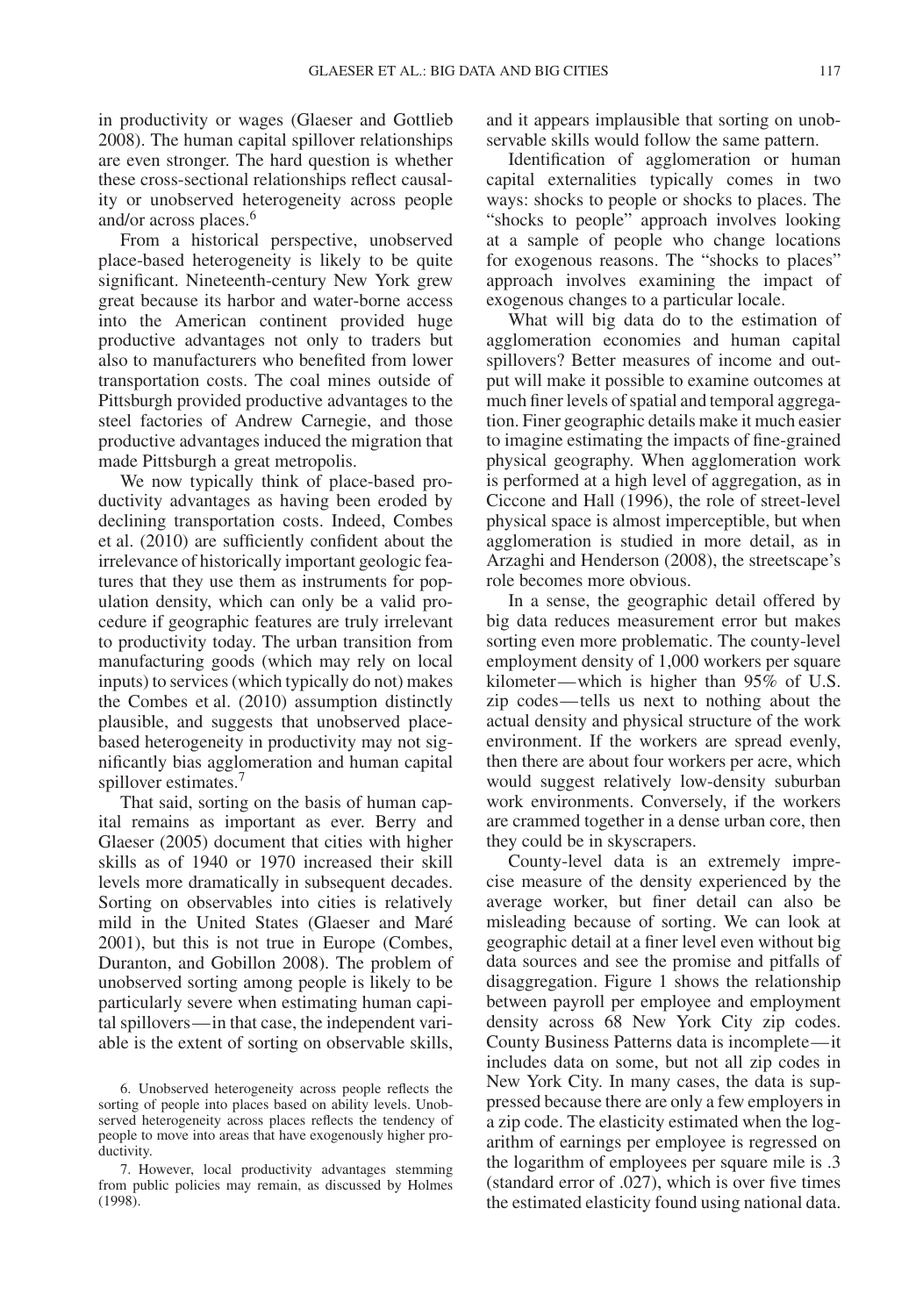**FIGURE 1** Per Capita Payroll and Density across New York City Zip Codes



*Notes:* Data on employment and annual payroll is from County Business Patterns (2013). Data on land areas is from the 2010 Census.

Since zip codes are much smaller than counties, zip code density really *does* tell us about the physical environment. For example, zip code 10171—which has the highest earnings in Figure 1 (over \$450,000 per worker)—is one square and extremely dense block of midtown Manhattan. Zip code 10039—which is the least employment-dense zip code in Figure 1—is a far less tall swath of northern Harlem.

However, while zip code-level analysis *prima facie* suggests a stronger density–productivity relationship than county-level estimates suggest, sorting *within* cities is likely to be far more extreme than sorting *across* cities. (No one could possibly think that the workers employed in service industries in the outer boroughs of New York are likely to have the same qualifications as workers on Park Avenue!) Moreover, spatial equilibrium models following Rosen (1979) and Roback (1982) accept spatial differences in wages that are offset by spatial differences in amenities and housing costs. Workers in Manhattan all face the same menu of housing costs and amenities. Firms may be more productive in some areas than others, but the logic of equilibrium models suggests that locational advantages in

productivity within a city should be paid for through higher commercial real estate costs, not higher wages.<sup>[8](#page-4-0)</sup> The most natural explanation of why some denser zip codes pay higher wages (despite offering workers the same housing costs and city-level amenities) is that those zip codes have more able workers. As sorting across zip codes is easier than sorting across metropolitan areas, unobserved heterogeneity can easily be a more significant problem at lower levels of aggregation. In this context, then, we see that while using finer and finer data improves precision, it also creates more scope for sorting on unobservable attributes—which can easily make identification problems worse, rather than better.

Fine geographic and temporal detail becomes more valuable when it is merged with "shocks to places," that is, plausibly exogenous variation varying over both time and space.<sup>[9](#page-4-1)</sup> New infrastructure, such as highways (Baum-Snow

<span id="page-4-0"></span><sup>8.</sup> While much of the heterogeneity in commercial real estate costs within Manhattan presumably reflects productivity, some of the differences may also reflect amenities, including shorter commute times, which enable firms to pay lower wages.

<span id="page-4-1"></span><sup>9.</sup> If there is exogenous variation that differs only across space (e.g., natural aspects of geography), then sorting remains unabated.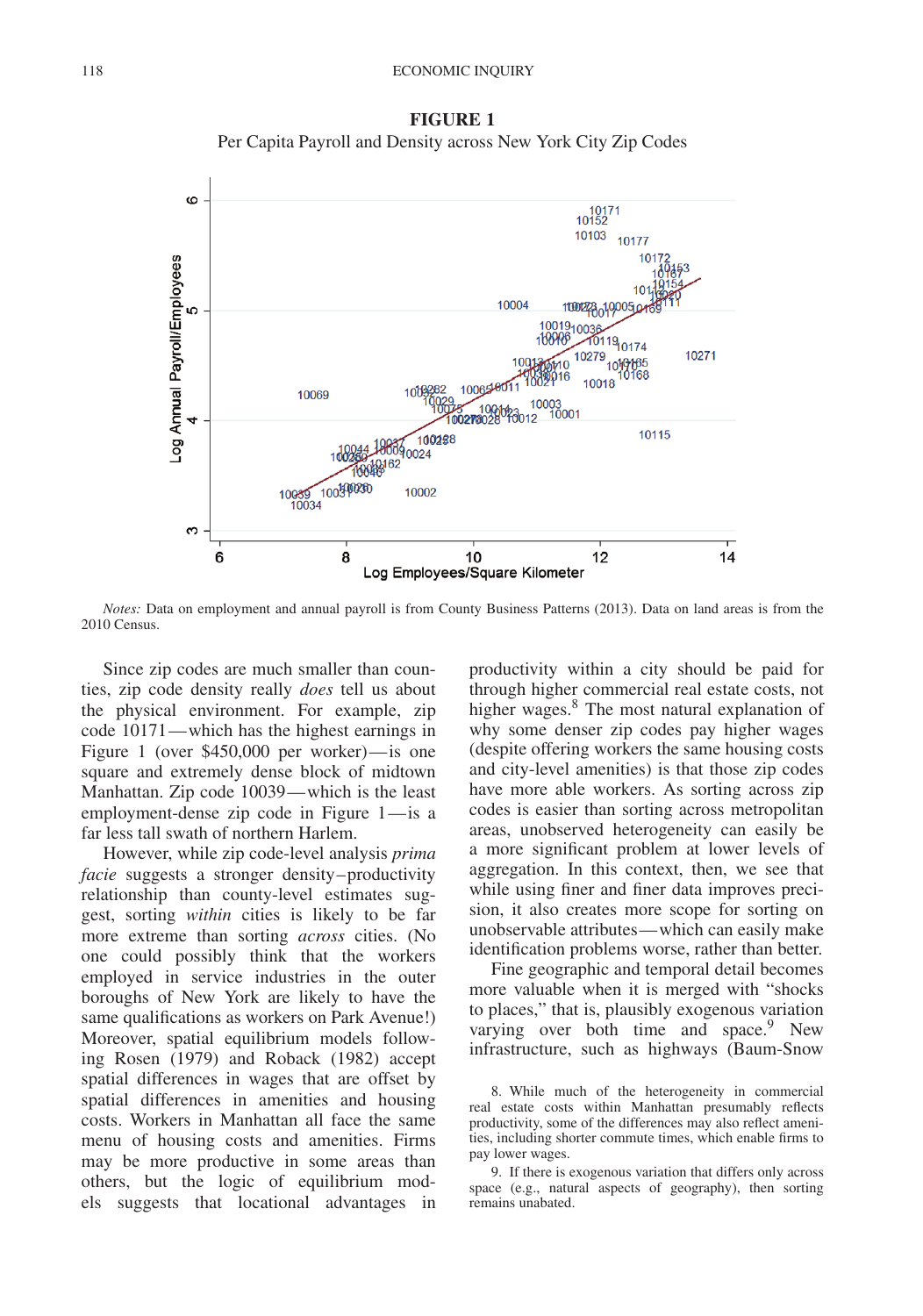2007), provides one possible source of exogenous variation. Spatially delineated public policy, such as empowerment zones (Busso and Kline 2008), provides another. If a highway or public policy is unexpected, and if there exist plausible control groups, then high-resolution data can enable researchers to estimate causal impacts by comparing areas close to the new infrastructure to areas that are far away. Infrastructure's impact is likely to decay continuously, but some public policies create sharp spatial breaks (as in Black 1999). Spatial breaks make for an ideal experiment, because it is possible to compare workers literally across the street from each other. When using infrastructure changes for identification, fine data becomes extremely important: the analysis requires data fine enough to compare businesses that are truly close to the change with similar businesses that are further away.  $10,11,12$  $10,11,12$  $10,11,12$ 

Other, more unusual forms of big data also offer possibilities of panels associated with "shocks to place." Medical insurance data provides a panel on health. Data from Facebook or LinkedIn offer glimpses into social networks. Cell phone records can provide a panel of interpersonal contacts, as well as GPS tracking data with microlevel measurements of individual mobility. In all of these cases, the big data panels can be combined with place-specific shocks, in order to look at interesting social science questions. For example, medical insurer records could be used to see whether there are changes in health quality associated with construction of

<span id="page-5-0"></span>10. Gibbons et al. (2016), for example, get around the endogeneity of road link placement by using fine spatial data to measure ultra-microlevel changes in access to transport infrastructure.

<span id="page-5-1"></span>11. The value of temporal granularity is more debatable. If a change really will have immediate impacts, such as those created by an electricity outage, then big data's precision appears valuable. In the more standard case, where the time of response to shocks is uncertain, then data with ultra-high temporal frequency is likely to be less valuable. In all cases, it is better if the original inhabitants of the shocked geographic area can be followed, rather than just the current residents, as there will inevitably be some sorting *ex post*.

<span id="page-5-2"></span>12. The preceding examples show cases in which big data might improve existing estimates where there are shocks to places, but the shocks do not specifically estimate the impact of agglomeration economies or human capital spillovers unless further assumptions are added to the model. For example: A structural model can be written in which agglomeration economies are created by a distance weighted measure of nearby economic activity. If distance is measured by time and cost of travel, then a shock to transport infrastructure represents a shock to agglomeration. The new infrastructure then presents exogenous variation in the amount of nearby activity and it can be used to estimate the size of agglomeration economies.

a park.[13](#page-5-3) Social network or cell phone contact data could be used to examine whether moving a business into a new office spurs interaction between moved and incumbent workers. Data on personal mobility is particularly natural to use in the urban context: Walking patterns provide evidence on the attractiveness of urban streetscapes; one test of how a new building affects local amenities is how that building changes nearby pedestrian patterns.[14](#page-5-4)

An alternative tool is the "shocks to people" approach that examines how individuals' productivities change when those individuals are relocated from one environment to another. Again, here big data offers opportunities—but only when it is paired with a plausible source of random variation.

Perhaps the most famous example of a "shocks to people" experiment is MTO (again, see Chetty, Hendren, and Katz 2016; Katz, Kling, and Liebman 2001). In this experiment, poorer households were randomly allocated vouchers that enabled and incentivized them to move to lower-poverty areas. While some of the earlier analyses of MTO found minimal effects, Chetty, Hendren, and Katz (2016) found that children who were moved early enough through MTO experienced clear improvements in earnings. Big data from the IRS was critical to the Chetty, Hendren, and Katz (2016) study, because access to IRS records meant that all of the study's participants could be followed years after the experiment took place.

Because of unobservable sorting, estimates of agglomeration economies or human capital spillovers require experiments—big data alone is not enough. That said, big data can supplement and improve estimates from existing studies, as illustrated by the work of Chetty, Hendren, and Katz (2016), in which IRS data provided a rich panel enabling better control for individual fixed effects. Big data may also make it possible to estimate treatment effects of smallerscale interventions that would be missed with classical data sources[.15](#page-5-5) There are small, natural shocks to cities every day. Big data may make it easier to use those shocks to better understand urban productivity.

<span id="page-5-3"></span>13. The panel aspect would be crucial in this case, as the park could easily attract healthier residents.

<span id="page-5-4"></span>14. Data on walking could also conceivably be used with fine-grained health data to test whether pro-walking innovations improve health outcomes.

<span id="page-5-5"></span>15. For example, credit card sales data available store-bystore, would make it easier to estimate the business impact of pedestrianizing a street or opening a new bus stop.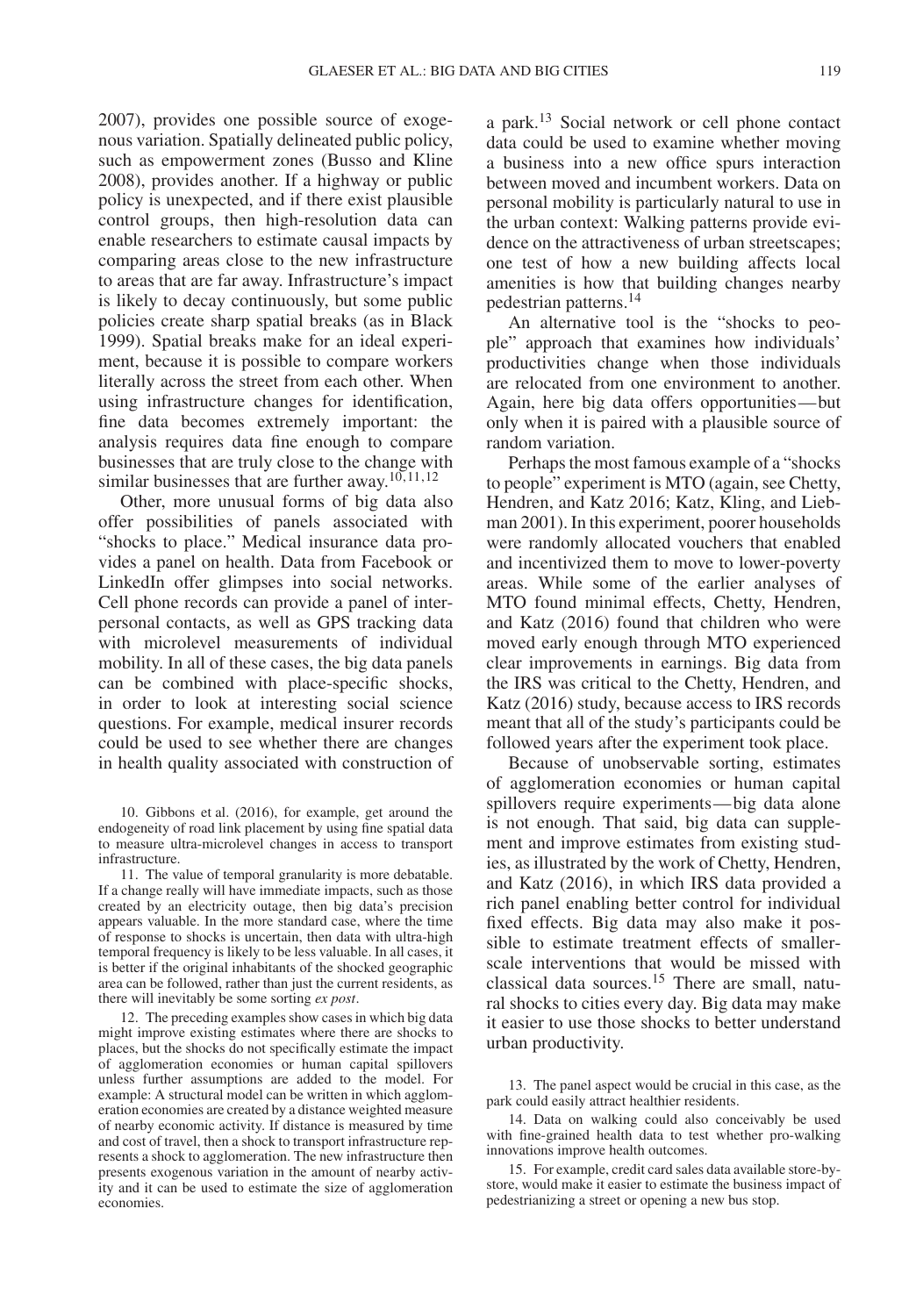# *B. How Does the Physical City Interact with Social Outcomes?*

While economists are particularly focused on productivity, urbanists more generally are at least as interested in social outcomes. Newman (1972) hypothesized that urban design could influence the level of crime by creating "defensible space." Architects have long argued that good buildings bring happiness, and that physical space helps shape social relations. Few people would doubt that transportation infrastructure has at least some impact on travel times and potentially on public health (Currie and Walker 2011).

Much of urban economics has been relatively detached from many physical aspects of the city, such as architecture and streetscapes. The large literature on agglomeration economics typically relates per capita productivity or wages with some measure of economic density, such as the number of employees in the metropolitan area. The literature on housing price hedonics typically does control for measured features of housing units (e.g., numbers of bathrooms and square footage), but hedonic estimates rarely measure the appearance of the outside neighborhood or even the quality of the interior space.

The lack of connection between urban social science and the physical city is in part driven by a lack of data on the physical attributes of urban space. New big data tools make it increasingly possible both to measure the physical city and to measure outcomes that may be influenced by urban space.

Big data provides new opportunities to measure city characteristics at fine scales: At this point, the physical geography of most American cities is online and accessible to social scientists. As we describe in Section III, street-level imagery data from Google Street View can be used to measure the physical city. City maps tell us transport modes and street grids. Mapping platforms and applications provide highfrequency measures of traffic.

Big data is also providing us with a far wider range of potential outcome variables to study. Social network maps can be derived from Facebook and LinkedIn. In principle, the GPS components of smartphones enable urban mobility to be tracked on a truly fine geographic scale. In many cases, privacy concerns limit the full use of the data—but new privacy technologies may make it possible to use fine data for research without significant loss of individual privacy (see, e.g., Dwork and Roth 2014).

We also have a large amount of information on health, crime, and education outcomes. Researchers have used medical records for years, but new electronic medical record systems lead to data that is more detailed, robust, and machine readable (see, e.g., Kho et al. 2015). Partnering with police forces allows access to daily reported crime data (Braga and Bond 2008). Since the pioneering work of John Kain in the 1990s, researchers have been using administrative test records to assess educational interventions (Glaeser, Hanushek, and Quigley 2004).

*How can newly available data help us better assess the social impact of the physical city?* For an illustration, we consider the question of why mortality is now lower in many big cities such as New York. One potential explanation is lower car use, which may mean both more exercise and less risk of motor vehicle deaths.

In principle, GPS data can get us better measures of just how much walking and driving is being performed by urbanites of all ages. While we have some measures of driving from the National Personal Transportation Survey, these data are based on small samples. GPS datasets can become huge and enable researchers to measure the mobility behavior of wider range of people; in principle, mobility data can also be linked with medical records to look for crosssectional correlations.

Unfortunately, the preceding exercise again highlights that big data on its own establishes only correlation—not causality. Even if the data show that urbanites walk more and that people who walk more are healthier, we cannot interpret this as meaning that walking causes health generally or the health of urbanites in particular. We would need some alternative source of variation.

In order to estimate the treatment effect of walking, we would need some unanticipated shock that increases the returns to walking relative to driving. Pedestrianization of nearby roads, for example (which has been the policy of many European cities), could be such a shock. Increases in parking costs for public spaces might provide another option.

A second major social science question is the link between community cohesion and public safety. Sampson, Raudenbush, and Earls (1997) pioneered this question by using images of community connection that they hand-collected. In principle, crowdsourced community images could provide a far cheaper source of measurement; these measures can be readily linked with neighborhood-specific crime data. But even with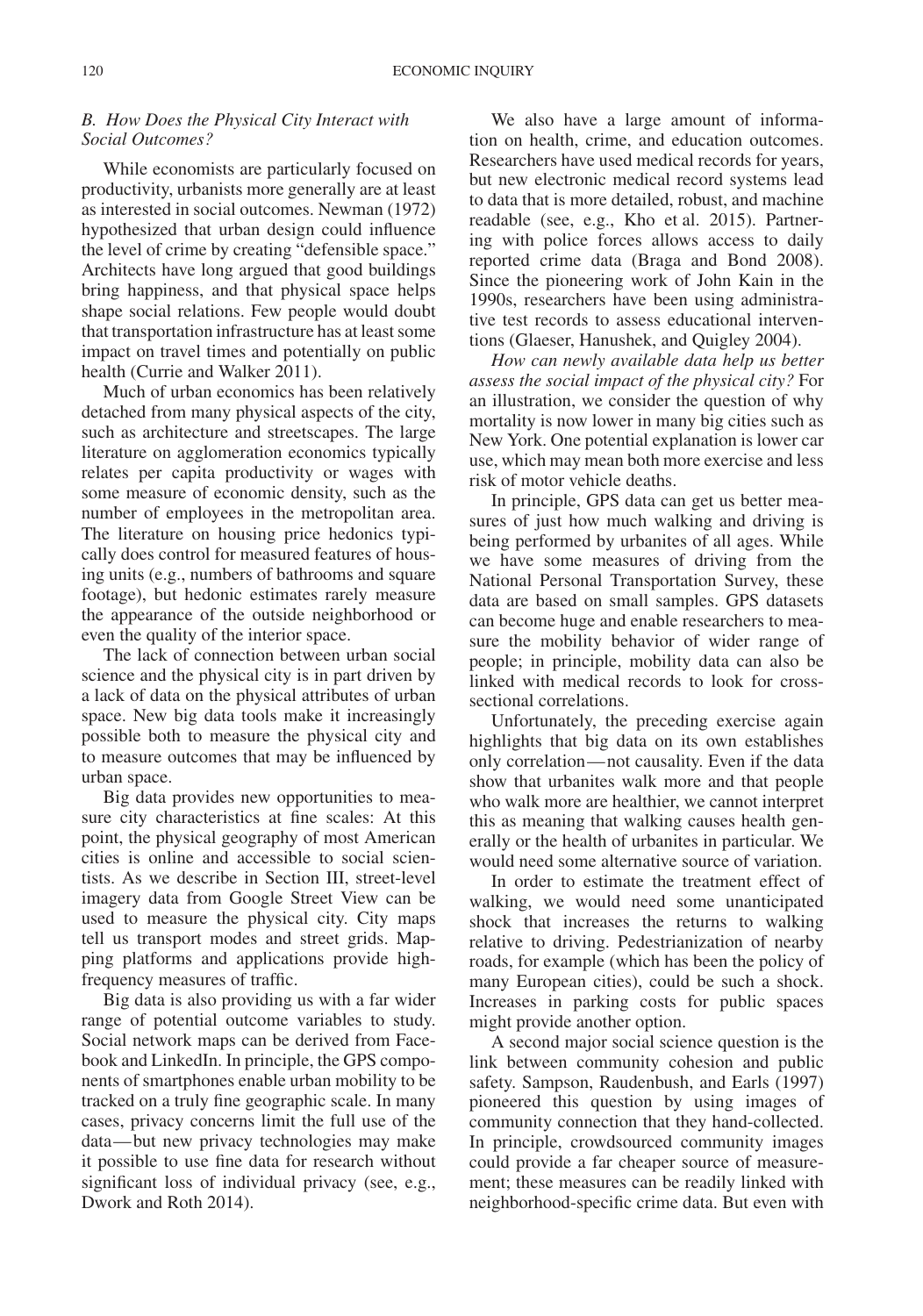perfect data on community connection and perfect data on crime, the correlation does not prove a causal link. Again, there needs to be some sort of a shock to connection to establish causality.<sup>16</sup>

### *C. How Much Do People Value Urban Amenities?*

When policymakers decide on urban investments, from infrastructure to public safety, they are implicitly or explicitly considering social costs and benefits. One of the roles of urban social science is to provide estimates of the value that consumers place on urban amenities. Big data and new survey measures provide tools for better measuring the value that consumers place on urban attributes.

There are two large strands of literature on assessing the benefits of urban amenities. Hedonic housing price models compare the prices for housing units that vary in amenities, such as safety or good views; the difference in price provides an estimate of consumers' willingness to pay for the amenity. Contingent valuation, by contrast, uses surveys—essentially asking people about their willingness to pay.

Hedonic price models make the most sense for valuing amenitues that are spatially delineated. If crime is localized to a neighborhood, then a hedonic model can (under ideal circumstances) infer a willingness to pay for lack of crime. Hedonic estimates will not be able to determine the benefit that urbanites receive from a large urban park if they do not live near that park.<sup>[17](#page-7-1)</sup> While we accept most of the shortcomings to contingent valuation stressed by the literature (see, e.g., Hausman 2012), we believe that there is no alternative for evaluating spatially diffused benefits. Section IV suggests approaches for improving the survey techniques for contingent valuation in cities. Here, we discuss the interplay between big data and housing price hedonics.

There are two classic problems that trouble housing price hedonics: heterogeneous valuations and omitted locational variables. The heterogeneous valuation problem is that consumers value amenities differently, and a hedonic price at best only estimates the willingness to pay for the marginal consumer (see, e.g., Epple 1987). Meanwhile, the omitted locational variables problem is that every house and neighborhood is associated with a vast vector of attributes—and many of these attributes are unmeasured. The estimated value of measured attributes will be biased if those attributes are correlated with unobserved variation.

Black (1999) provides a particularly clean example of an approach that appears to solve most of the omitted variables problem, but cannot do much about the heterogeneous valuation problem. Massachusetts' towns are separated into attendance districts, which represent discrete geographic boundaries that determine where children go to lower and middle school. Black (1999) compares houses that are literally across the street from one another, but that are in different attendance districts. Since everything else about government is identical, the neighborhood is the same and the housing attributes are also quite similar, it appears quite plausible that Black (1999) estimates a willingness to pay for lower and middle schools with better test scores. Notably, however, Black (1999) can do nothing to tell us how her estimates differ from the willingnesses to pay of parents who were not on the margin between the two attendance districts.

Better hedonic estimates can also be obtained from New York City condominium data, which Glaeser, Gyourko, and Saks (2005b) use to estimate an upper bound on the value of a city view. In this case, the regressions include buildingfixed effects and compare identical apartments on different floors. The roughly 20% premium to being on a high floor appears to be a reasonable upper bound of the willingness to pay for a view, although it is possible that this estimate is compromised slightly by the presence of ritzier neighbors on higher floors.

*How can big data improve housing price hedonics?* The first contribution is the proliferation of dense datasets with information on home sales by address. Such datasets have always been available. Black (1999), for example, used information from Banker and Tradesman on home sales in Massachusetts. But since house sales are public information, datasets on sale prices are becoming more common and less expensive. Eventually, they may make research that relies on self-reported housing values from the Census or American Housing Survey obsolete. Unfortunately, sales data may include only a very limited set of housing characteristics, and sales data rarely contain detailed information about the physical nature of the housing stock. One

<span id="page-7-0"></span><sup>16.</sup> In this case, perhaps the closing or opening of a church or community center might provide exogenous variation. A physical reconfiguration of the neighborhood provides another possible route to causal inference.

<span id="page-7-1"></span><sup>17.</sup> There are many other examples of urban amenities that benefit people who do not live nearby, including museums, low crime rates, and well-paved roads.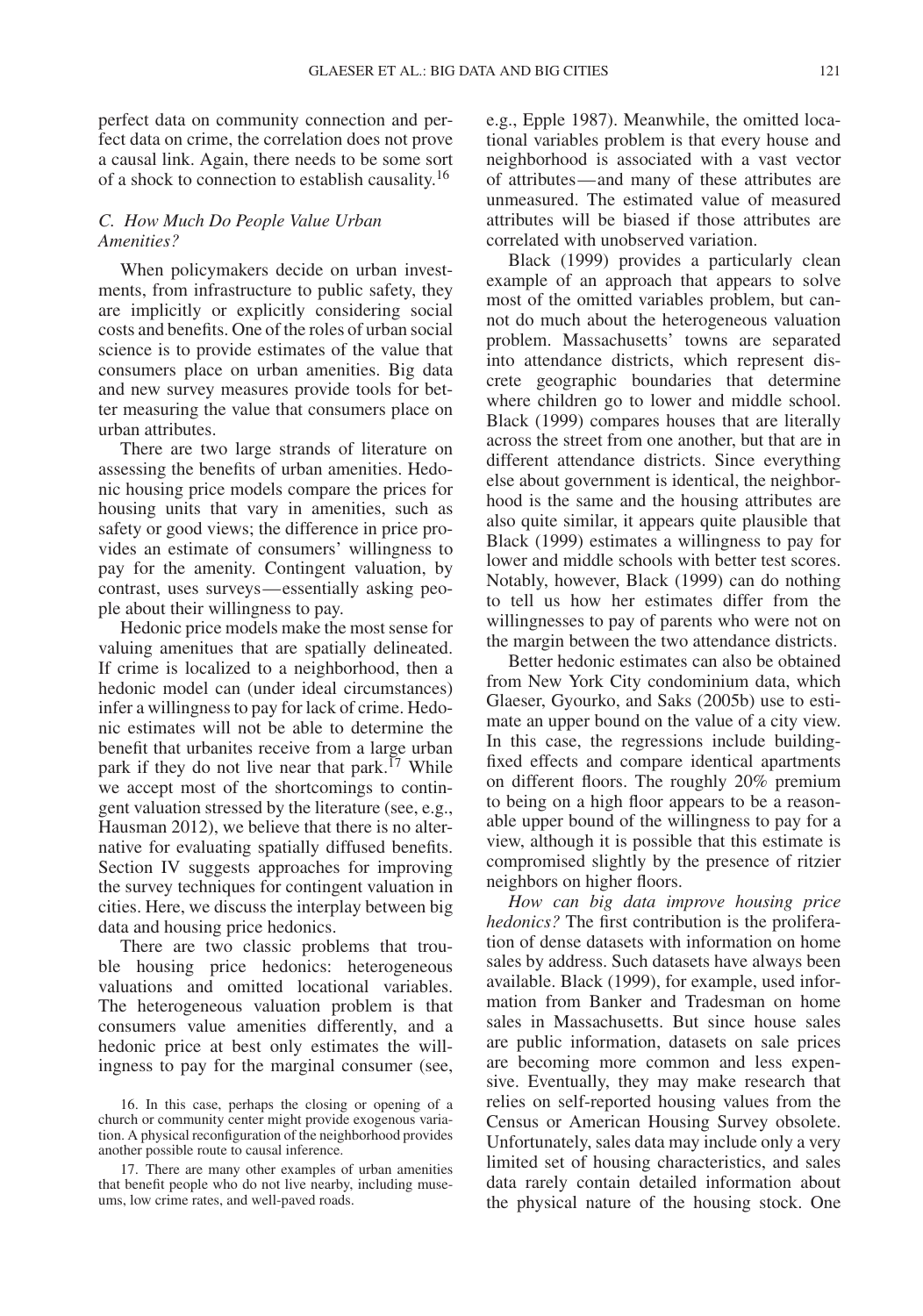approach is to look at repeat sales and assume that the physical characteristics of a house have remained constant over time—but this assump-tion is often hard to accept.<sup>[18](#page-8-0)</sup> Alternatively, sales data must be combined with alternative sources of information about housing characteristics—a natural big data frontier.<sup>19</sup>

As many physical amenities are interior, big data aggregators are going to have to work harder to get estimates of interior space. One natural source for interior information is the floor plans and images connected to addresses by web sites such as Zillow and Craigslist. If interior images can be downloaded at scale, then they can be linked to sales prices, just as external images can (see Section III). While even high-resolution images may not allow us to control for unit quality perfectly, they certainly include far more information about unit characteristics than current hedonic analyses do.

Beyond the physical landscape, big data provides novel information on the test scores of local schools or the quality of local restaurants. Yelp, for example, provides block-by-block data on the popularity of local services. While service quality will not be exogenous, it can be part of a hedonic system that measures willingness to pay. Social patterns are also more observable from Twitter locales as well, and this lets researchers estimate which areas are popular on, say, weekend nights.

We must note, however, that while big data can provide stunningly precise pictures of life within a particular neighborhood, it can never fully satisfy the omitted variables problem. When neighborhood attributes are endogenous, controlling for them becomes problematic—and researchers would need even more sources of exogenous variation.

Big data means better price data and a far larger vector of potential explanatory variables. It does not mean that there are clear sources of exogenous variation in local attributes. Moreover, housing price dynamics are murky. It may take minutes or months for a shock to percolate into housing values. Consequently, high-frequency price or rent data is unlikely to provide clean identification of the impact of shocks. Big data will

<span id="page-8-0"></span>18. For example, Autor, Palmer, and Pathak (2014) look at the changes in prices after rent control, but they explicitly accept that these changes will include the effects of unmeasured quality upgrading.

enable us to run hedonic price regressions with more explanatory variables, but it will not on its own enable us to run better-identified regressions.

# *D. How Can Public Policy Improve the Quality of Physical Space?*

Beyond its value for academic analysis, big data provides opportunities to improve the quality of public services. In this context, causality sometimes remains important—but at other times, simply being able to predict outcomes is valuable on its own.

Perhaps the most natural use of big data in city governance is for management. The New York City Police Department, for example, credits the highly local measurement of crime as being a major part of making New York safe. Knowing exact locations of crimes enabled police to target resources and find criminals. Data made it easier to hold precinct chiefs accountable.

The data-driven approach to policing works for other public services, as well. The Street Bump mobile app, for example, streams data about potholes from people's cars to Boston's street repairers; the data comes from jolts to the citizens' smart phones.<sup>20</sup> Similarly, big data makes it easier to have systems for citizen complaints that enable the citizens and public monitors to assess progress. For example, Massachusetts's "Commonwealth Connect" app, built off Boston's "Citizens Connect" app, enables individuals "to report [urban] issues to the appropriate local municipality, even when the user doesn't know which department or municipality should respond."<sup>21</sup>

As we discuss in Section V, big data also makes it easier to target city services like restaurant inspections. If Yelp complaints about the sanitary conditions in a restaurant are particularly high, then this information can be used to guide the allocation of inspectors—a limited resource. Likewise Yelp's rating of particular city offices provides an alternative source of information that may be useful to urban management.

Yet the opportunities that are created by big data can, in principle, collide against the government institutions (or strong public sector unions) that make it difficult to change work rules or institute data-based incentives. Thus, perhaps the best opportunities for using big data in city

<span id="page-8-1"></span><sup>19.</sup> Gregoir et al. (2012) provide a nice example of a particularly large dataset on rents and housing data, but their data is unusual. At present, observing the physical characteristics of a house typically means relying on a traditional government survey.

<span id="page-8-3"></span><span id="page-8-2"></span><sup>20.</sup> See [http://www.streetbump.org/.](http://www.streetbump.org/)

<sup>21.</sup> See [http://www.cityofboston.gov/doit/apps/](http://www.cityofboston.gov/doit/apps/commonwealthconnect.asp) [commonwealthconnect.asp,](http://www.cityofboston.gov/doit/apps/commonwealthconnect.asp) and also Weiss (2015).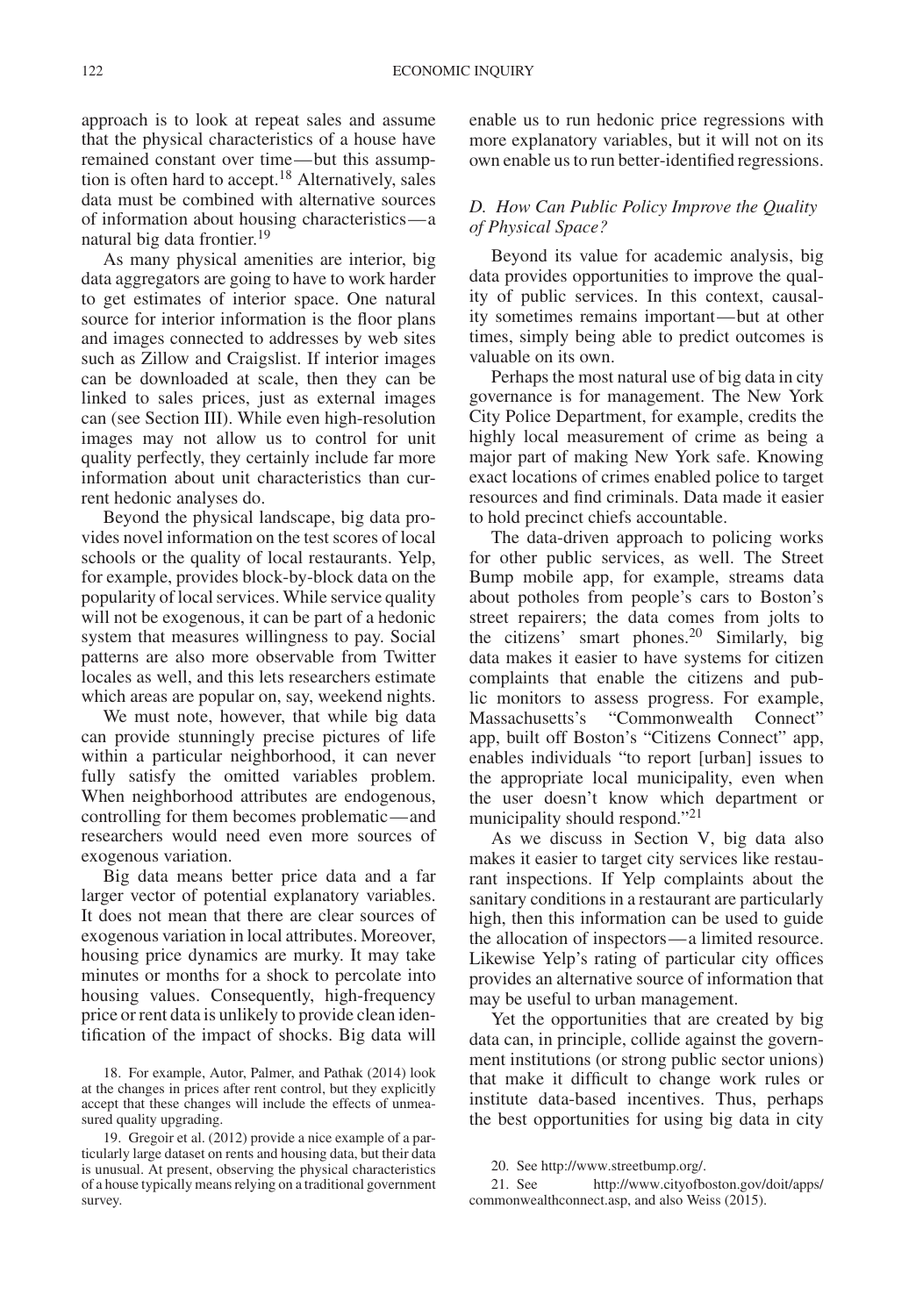management arise in settings where the interests of public workers are not threatened by the data. Technologies that make it easier for teachers to target their teaching are much easier to implement than technologies that make it easier to evaluate teachers. Labor-saving big data tools, such as automated appraisal methods, are easier to contemplate when the workers are outside contractors, rather than unionized city officials.

### III. MEASURING THE STREETSCAPE

While many of the core urban questions require exogenous variation, there are cases in which measurement itself can be of great value. In this case, big data can bring advances even without natural or planned experiments. In this section, we detail how applying computer vision algorithms to Google Street View data (or other image corpora) can be used (1) to measure the physical characteristics of neighborhoods and (2) to estimate neighborhood income.

In the past decade, Google Street View has extensively photographed the built environment in more than 100 countries. Almost all American cities have been documented in high definition; the resulting images can be classified using computer vision algorithms. The basic approach is to have some form of training data, which includes GPS-coded attributes of interest (such as housing prices, income, or ratings of urban upkeep). The computer vision algorithm then learns to predict the target attribute from high-dimensional moments of the arrangements of pixels in the imagery. As training on high-dimensional features can easily result in overfitting, the predictive model is tested on a second sample. If the model's fit on the test sample appears good, then the model can be used to generate estimates of the focal attribute for settings in which the underlying attribute data is not available.

Naik et al. (2014) provide one example of how Street View can be used to measure the physical attributes of a neighborhood. They begin with crowdsourced ratings of perceived safety for 4,109 images (see also Salesses, Schechtner, and Hidalgo 2013). Human perceptions of safety are then taken as the focal attribute, and computer vision algorithms are used to scale the safety assessment to a sample of 1,000,000 images across 21 cities. Using the Naik et al. (2014) measurements, we have now examined patterns of change in predicted perceived safety, and documented that areas that are denser or better educated saw the largest improvements in perceived safety at the neighborhood level (Naik et al. 2015, 2016).

In this section, we consider two distinct but related questions. First: *Can Street View imagery data be used to predict income?* Second: *Can Street View data improve the quality and fit of hedonic regressions?* The first question is most relevant in the developing countries, where we sometimes have large image corpora, but no reliable large-sample income data. The second question is likely to be more relevant in the developed world, where we have price data but typically have not used visual images of the streetscape as explanatory variables. Predicting prices with streetscape imagery may also have public policy value as a tool in property value appraisal in places (both developed and developing) where governments rely on property taxes.

If images are available for an entire city, then we can use a computer vision model trained on a small sample of income data to produce a citywide map of wealth and poverty, as well as measures of income segregation. If we have images at different points in time, we can then test how individual interventions change the distribution of wealth.

# *A. Predicting Income and Housing Prices with Pixels*

As a proof of concept, here we demonstrate that we can predict the median income of residents in New York City from Street View images using a computer vision model. We also show that the computer vision model trained to predict median incomes from images from New York City is able to predict the median income of images from Boston with almost the same accuracy as in New York. Finally, we link predicted income with housing prices to show the potential use of this technology in hedonic housing price regressions.

We queried the Google Street View Image API to obtain cutouts from 360-degree panorama images captured by the Street View vehicles between 2007 and 2014. The cutouts were obtained by specifying locations (using latitude, longitude values) and camera viewpoints (using the heading and pitch of the camera relative to the Street View vehicle). We randomly selected latitudes and longitudes from a uniform grid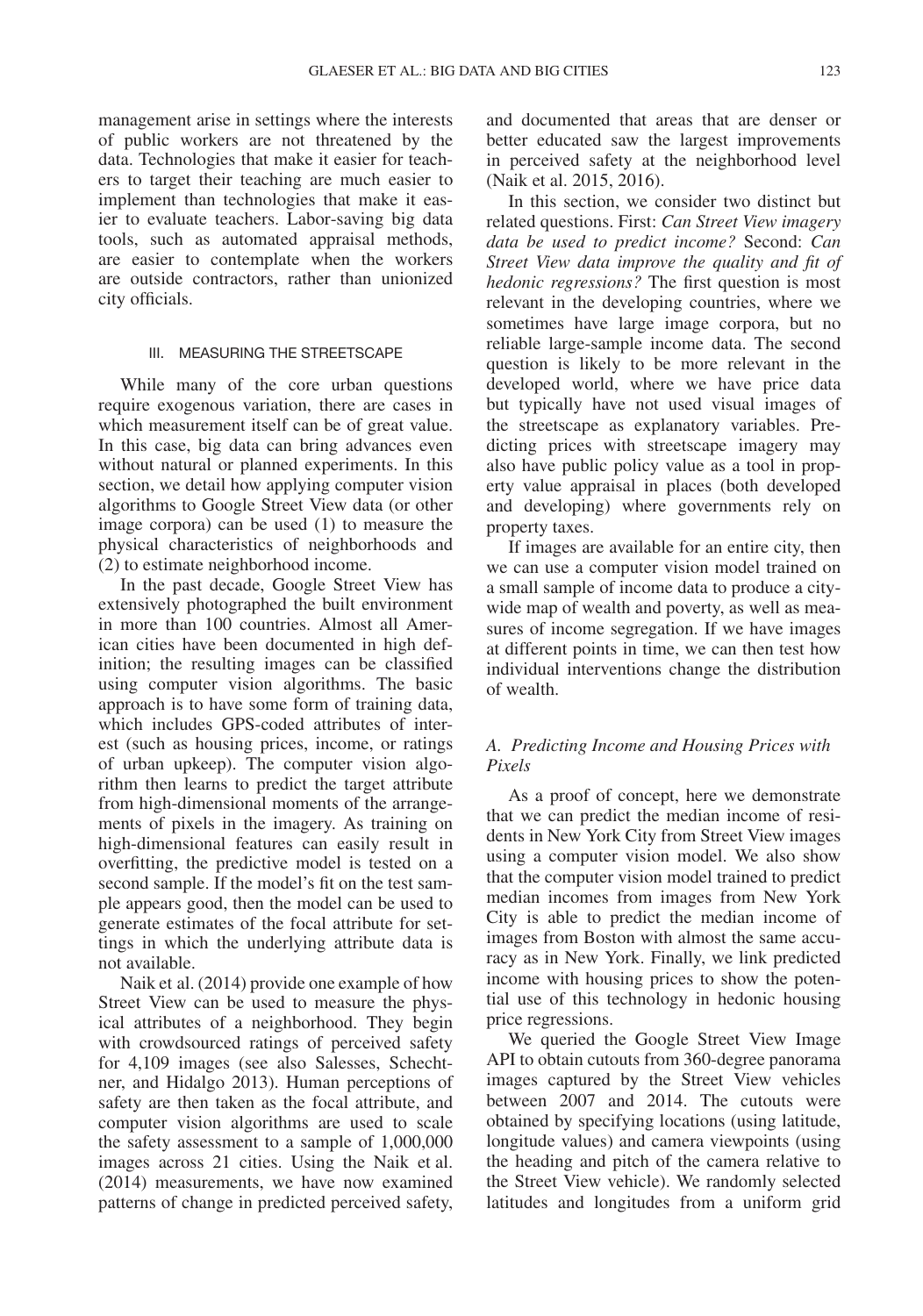overlaid on city boundaries.<sup>22</sup> We set the heading to 90 degrees and pitch to 10 degrees for all images. For this study, we set the sampling factor to 40 images per square mile and obtained 12,200 images from New York City and 3,608 images from Boston.

We linked our image data to median family income data at the census block group level using the American Community Survey (ACS) data, which aggregates the samples collected between 2006 and 2010. The images from New York City cover 2,439 block groups at a resolution of 10 images per block group, while the images from Boston cover 459 block groups at a resolution of 15 images per block group. There are a few census block groups with reported incomes clipped at \$1,000,000. We clipped the incomes at \$118,550, which is two standard deviations above the mean of median incomes across the block groups. Finally, we converted the reported incomes to logarithmic scale.

To predict median income from Street View images, we followed Naik et al. (2014), who predicted the perception of safety from Street View images. We began with a modified version of the Geometric Layout algorithm (Hoiem, Efros, and Hebert 2008) to assign pixelwise semantic labels. We assigned pixels to four geometric classes: "Ground," "Buildings," "Trees," and "Sky." Next, we extracted three image features from the pixels that belong to the four geometric classes separately. We extracted 512 dimensional Texton maps (Malik et al. 2001) from each geometric class[.23](#page-10-1) Next, we extracted the GIST feature descriptors, which represent the spatial layout properties of scenes (Oliva and Torralba 2001), for each of the geometric classes. After that, we extracted color information from images with joint histograms in CIE (International Commission on Illumination)  $L \cdot a \cdot b$  color space.<sup>[24](#page-10-2)</sup> Finally, we merged our three feature sets—textons, GIST, and color histograms—to obtain a 7,480-dimensional representation of each image.

After feature extraction, we used *v*-support vector regression (*v*-SVR) (Schölkopf et al. 2000) to predict income from Street View images. Given a set of training images with

<span id="page-10-0"></span>22. We obtained this grid by selecting centroids of an unstructured simplex mesh computed over a polygon describing city boundaries (Persson and Strang 2004).

<span id="page-10-1"></span>23. Texton maps encode the textures of objects such as walls, foliage, and streets.

**TABLE 1** Regressions of Income on Predicted Income and Socioeconomic Variables

| <b>Variables</b>       | (1)<br><b>True Log</b><br><b>Income</b><br><b>New York</b><br>(Training) | (2)<br><b>True Log</b><br><b>Income</b><br><b>New York</b><br>(Testing) | (3)<br><b>True Log</b><br><b>Income</b><br><b>Boston</b><br>(Testing) |
|------------------------|--------------------------------------------------------------------------|-------------------------------------------------------------------------|-----------------------------------------------------------------------|
| Predicted income       | $1.328***$                                                               | $1.357***$                                                              | $1.639***$                                                            |
|                        | (0.019)                                                                  | (0.022)                                                                 | (0.036)                                                               |
| Share white            | 0.003                                                                    | 0.001                                                                   | $0.033***$                                                            |
|                        | (0.006)                                                                  | (0.007)                                                                 | (0.015)                                                               |
| Share college educated | $0.046***$                                                               | $0.076***$                                                              | 0.126                                                                 |
|                        | (0.011)                                                                  | (0.013)                                                                 | (0.016)                                                               |
| <b>Observations</b>    | 1,220                                                                    | 1,219                                                                   | 459                                                                   |
| $R^2$                  | 0.849                                                                    | 0.820                                                                   | 0.858                                                                 |

*Notes:* Income and socioeconomic variables are from the 2006–2010 American Community Survey. Regressions (1) and (2) control for borough fixed effects. Standard errors are in parentheses. Regressions are estimated with a constant that is not reported.

\*\*\**p<*.01, \*\**p<*.05, \**p<*.1.

feature vectors *x* and income *y*, *v*-SVR with a linear kernel generates a weight vector *w* and a bias term *b* under a set of constraints. The two variables (*w* and *b*) are used to predict the income for a new image with feature vector *x*′ by evaluating

$$
y' = w \cdot x' + b.
$$

For training, we used the libsvm (Chang and Lin 2002) implementation of  $v$ -SVR.<sup>[25](#page-10-3)</sup>

We randomly selected images from half of the block groups from New York City to use as the training set. We then trained a *v*-SVR model, and used this model to predict the income of images from the "test set" comprised of block groups excluded from the training set. We averaged the predicted incomes of images from these census block groups to obtain an estimate for their median incomes. The results from this exercise are shown in Figure 2A and Table 1.

The first column in Table 1 shows the correlation between the predicted income measure and the actual income measure for the training sample. For comparison purposes, we have also included percent white and the share of the adult population that is college-educated. Across our 1,220 observations, the  $\mathbb{R}^2$  is .85, indicating that the fit is quite good. Notably, almost all of the

<span id="page-10-2"></span><sup>24.</sup> The 3D histograms had 4, 14, and 14 bins for the *L*, *a*, and *b* channels, respectively.

<span id="page-10-3"></span><sup>25.</sup> We set the slack variable (*C*) to 0.01.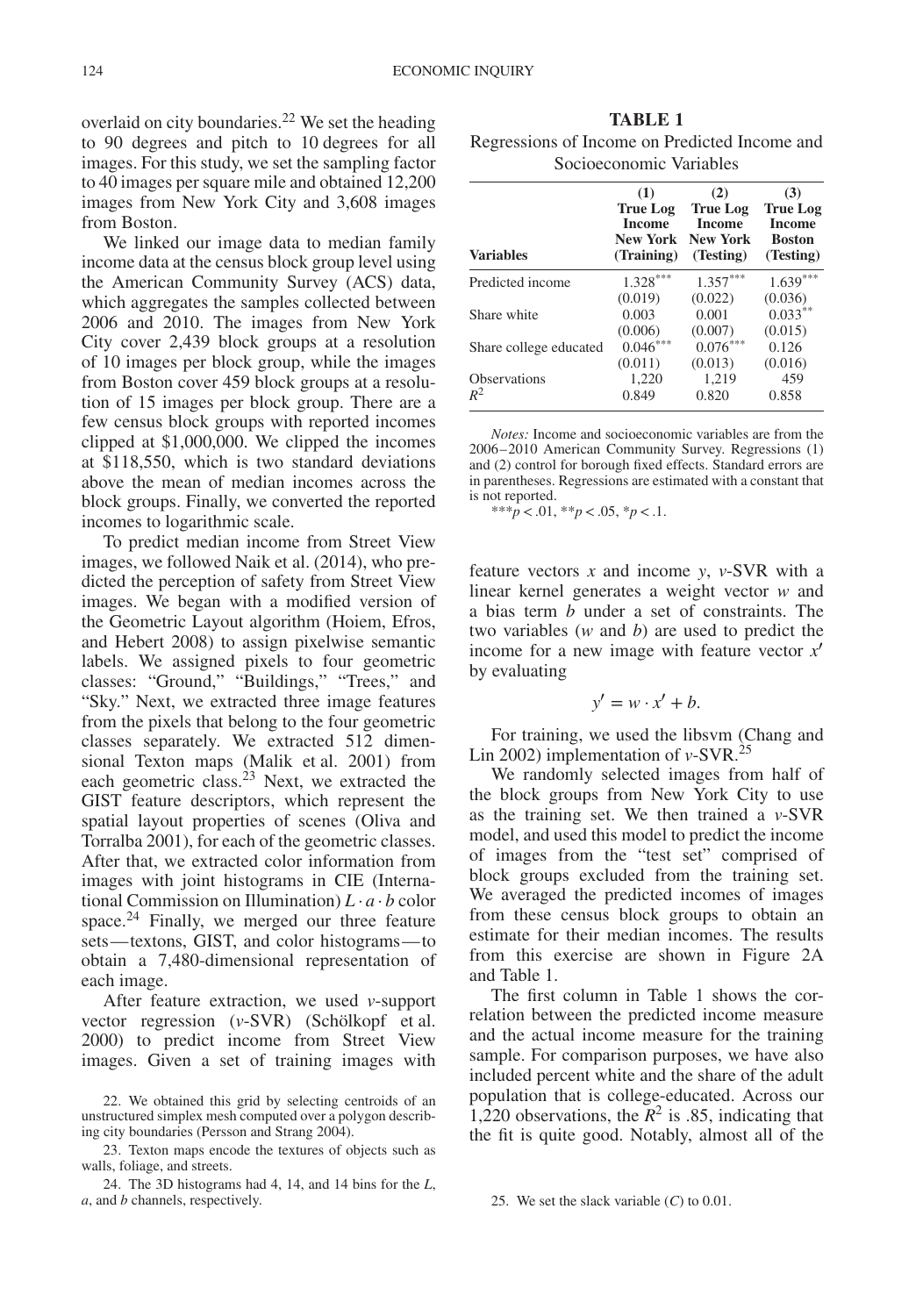



*Note:* Income and housing price data for New York City is from the 2006–2010 American Community Survey.

fit is coming from the visually predicted income measure, which has a *t*-statistic of 70. By contrast, the *t*-statistic for college share is under 5. Without, the race and education variables, the  $R^2$  would be .77. Without the predicted income measure, the  $R^2$  for education and race would be .25.

But the results on the training sample are relatively uninformative. In principle, the image data is sufficiently rich that we could massively overfit the data—essentially we would be using a vector of explanatory variables with 1,220 elements (or more) to explain a dataset with 1,220 observations. The real test of the technology lies in regression (2) of Table 1, in which we examine the link between predicted income and reported income in the test sample. Somewhat remarkably, the results are virtually unchanged. The  $R^2$ of the regression is .81. The *t*-statistic on predicted income is 62. Images can predict income at the block group level far better than race or education do.

Without the race and education variables, the  $R^2$  would .77, meaning that images capture 77% of the variation in this sample. To visually demonstrate the fit, Figure 1B shows a scatter plot of income and predicted income in the testing sample. While the fit is not perfect, the correlation is remarkably strong.

In regression (3), we look at the connection between income and predicted income in Boston. We continue to use the predictive model derived from the New York training data—there is no Boston-specific fitting of income to pixels. We find an  $\mathbb{R}^2$  of .86; the *t*-statistic on predicted income is 46. Without other controls, the  $R^2$ would be .71. Our computer vision model works well even for extrapolation to cities other than New York.<sup>[26](#page-11-0)[,27](#page-11-1)</sup>

# *B. Hedonic Pricing*

We now turn to our next exercise: linking images to prices (Table 2). In this case, we are interested in the extent to which physical attributes can add predictive power to models in which we are trying to predict housing prices. In some cases, we may just be interested in expanding predictive power—perhaps if the government is trying to improve an automated appraisal process for property tax purposes. In other cases, we may actually want to know which physical attributes explain differences in housing values. Street View imagery may be useful in both settings. For example, computer vision technology is beginning to enable identification of particular street-level attributes, such as potholes. In principle, these attributes can be added as regressors in a hedonic price model. At present, however, we focus on the simpler task of just predicting prices with pixels.

<span id="page-11-0"></span>26. This does not prove that the model will work everywhere in the United States, much less in the developing world. Boston and New York are reasonably similar places, with comparable income levels and similar building stocks. More recently built metropolises like Houston are likely to have very different patterns linking images and income. The patterns in the developing world will be even more different. Our results here prove that pixels can predict income for block groups in New York. While suggestive, our analysis here does not yet prove that pixels can predict income in Johannesburg or Bangladesh.

<span id="page-11-1"></span>27. Also, we note that our analysis was done using block group data, rather than individual address data. We suspect the income fit will be worse when we move to the address level, because aggregating to the block group level essentially averages over heterogeneity.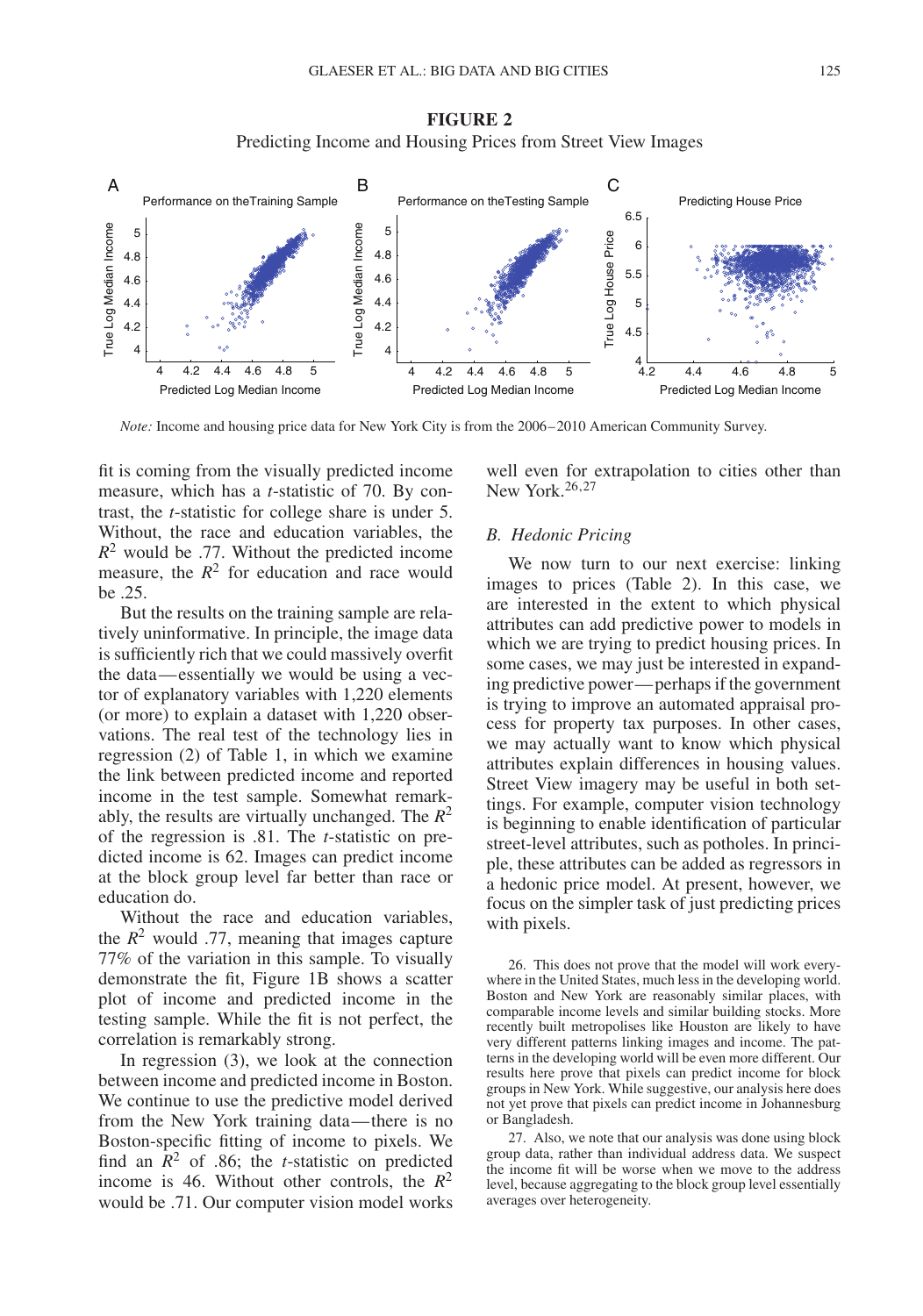| <b>Variables</b>       | (1)<br><b>True Log</b><br><b>House Price</b><br><b>New York</b><br>(Training) | (2)<br><b>True Log</b><br><b>House Price</b><br><b>New York</b><br>(Testing) | (3)<br><b>True Log</b><br><b>House Price</b><br><b>New York</b><br>(Testing) | (4)<br><b>True Log</b><br><b>House Price</b><br><b>Boston</b><br>(Testing) | (5)<br><b>True Log</b><br><b>House Price</b><br><b>Boston</b><br>(Testing) |
|------------------------|-------------------------------------------------------------------------------|------------------------------------------------------------------------------|------------------------------------------------------------------------------|----------------------------------------------------------------------------|----------------------------------------------------------------------------|
| Income residual        |                                                                               |                                                                              | $3.982***$                                                                   |                                                                            | $3.601***$                                                                 |
|                        |                                                                               |                                                                              | (0.821)                                                                      |                                                                            | (0.911)                                                                    |
| Predicted income       | $4.372***$<br>(0.631)                                                         | $4.833***$<br>(0.643)                                                        | $3.412***$<br>(0.701)                                                        | $7.722***$<br>(0.709)                                                      | $5.420***$<br>(0.909)                                                      |
| Share white            | $0.778***$                                                                    | $0.492**$                                                                    | $0.486***$                                                                   | 0.204                                                                      | 0.085                                                                      |
|                        | (0.187)                                                                       | (0.196)                                                                      | (0.194)                                                                      | (0.303)                                                                    | (0.300)                                                                    |
| Share college-educated | $1.128***$                                                                    | 0.459                                                                        | 0.156                                                                        | $-0.983***$                                                                | $-1.028***$                                                                |
|                        | (0.369)                                                                       | (0.386)                                                                      | (0.387)                                                                      | (0.334)                                                                    | (0.329)                                                                    |
| <b>Observations</b>    | 1,220                                                                         | 1,219                                                                        | 1,219                                                                        | 459                                                                        | 459                                                                        |
| $R^2$                  | 0.218                                                                         | 0.225                                                                        | 0.240                                                                        | 0.223                                                                      | 0.249                                                                      |

**TABLE 2** Predicting Housing Price with Income and Socioeconomic Variables

*Note:* Income, housing price, and socioeconomic variables are from the 2006–2010 American Community Survey. Regressions (1)– (3) control for borough fixed effects. Standard errors are in parentheses. Regressions are estimated with a constant that is not reported.

\*\*\**p<*.01, \*\**p<*.05, \**p<*.1.

We continue to use predicted income as our key dependent variable. $^{28}$  $^{28}$  $^{28}$  In essence, the regression is asking whether neighborhood physical attributes that attract rich people also increase housing prices.

Regression (1) shows that predicted income does have significant explanatory power for prices in the training sample. The coefficient of 4.4 means that as predicted income increases by 1 log point, predicted prices increase by 4.4 log points. The *t*-statistic is approximately 7.

Regression (2) repeats the exercise of regression (1), but using the testing sample. The coefficient in this sample rises slightly—to 4.8—and the *t*-statistic is now over 7.5. One possible explanation for the slight discrepancy between the samples is that overfitting within the training sample actually caused the predictive model to hit idiosyncratic income features of the training sample; when applied elsewhere, the model does a slightly better job of picking up generic features of neighborhood attractiveness, which in turn do a better job of predicting prices. Figure 2C shows the relationship visually; while the fit is far from the overwhelming correlation shown in Figure 2B, it remains significant.

Regression (3) shows the results controlling for the residual between the actual income and the predicted income in the testing sample. As

income is a strong predictor of housing price, and predicted income is not exactly equal to the actual income, the coefficient for the residual is fairly large—in fact, it is larger than the coefficient for the predicted income. The similarity of the two coefficients (they are statistically indistinct from each other) suggests that the income of an area that cannot be seen from the street is about as strongly correlated with housing prices as is the income of an area that can be observed by a pedestrian.

Regression (4) shows the results for Boston when we do not control for actual income. As in the case of New York, predicted income has significant explanatory power for housing price. In fact, the coefficient for predicted income is 7.7, which is much higher than the coefficient for predicted income in New York. We also note that the coefficient for the share of collegeeducated adults (somewhat peculiarly) is negative and significant.

Regression (5) shows Boston results controlling for the residual between the actual income and the predicted income. As we found in regression (3), the coefficient for the residual is fairly large (3.6), although smaller than the coefficient for predicted income (5.4).

Thus, we see that Google Street View can predict income in New York and Boston, and predicted income helps us predict housing prices in our sample. This does not mean that we can predict income well in the developing world, but it does provide some hope that Google Street View and similar predicts will enable

<span id="page-12-0"></span><sup>28.</sup> We could have directly predicted housing values from the images, but using predicted income slightly reduces the chance of overfitting and predicting housing values with idiosyncratic features that happen to be linked to housing prices in this data.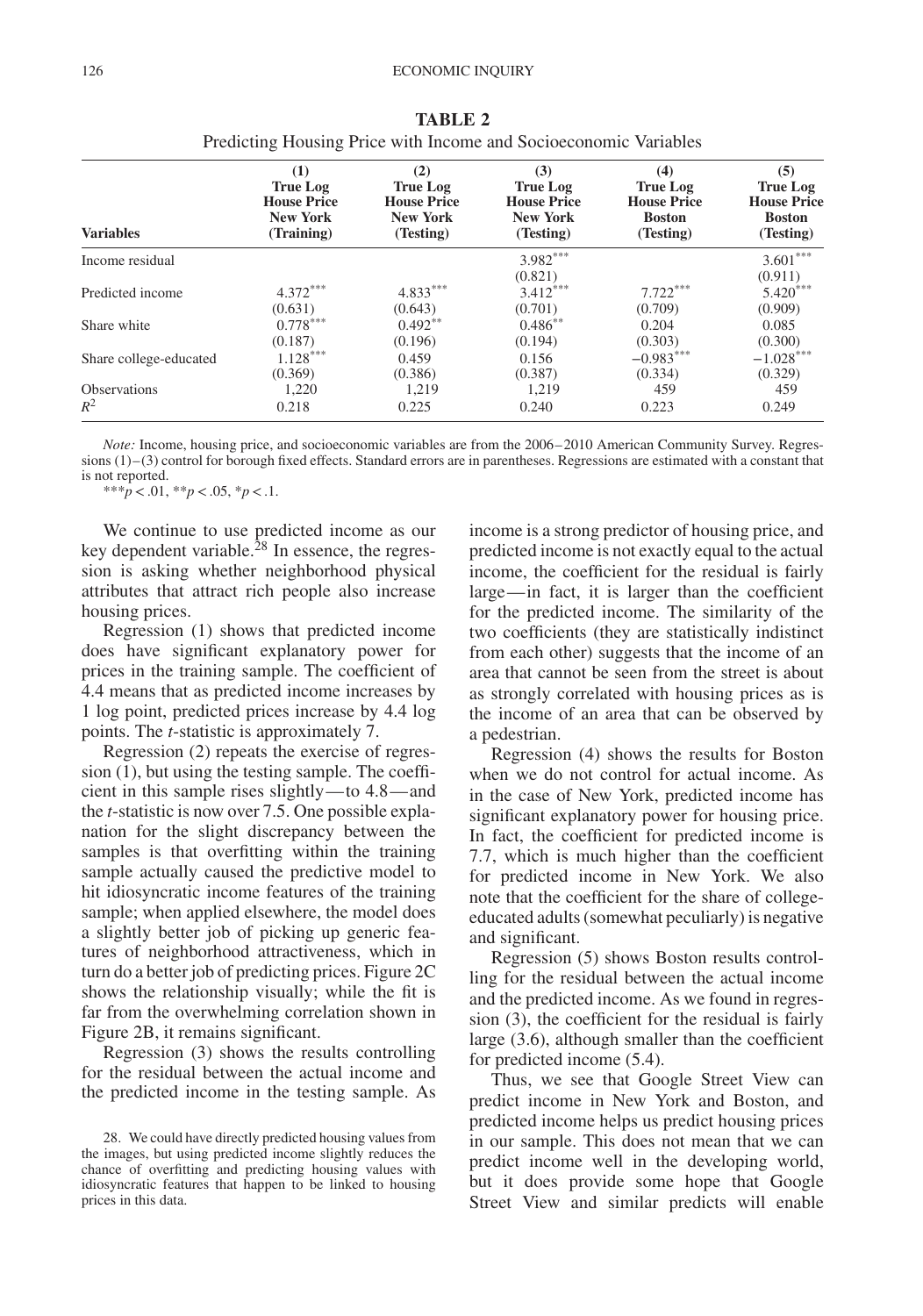us to better understand patterns of wealth and poverty worldwide.

### IV. SURVEY METHODS

In this section, we turn to the role that survey methods can play in evaluating public investments in urban space. The basic policy problem is to evaluate the benefits of an investment (such as a park or a new subway line) or a regulation (such as a height restriction). We assume that the amenity has significant "passive use" or "existence" value (Krutilla 1967) or that there are social and political prohibitions against charging for use, as there are in most urban public spaces.

Environmental economists, starting with Ciriacy-Wantrup (1963) and Davis (1963), were motivated by similar conditions to use "contingent valuation" methods to evaluate environmental amenities, such as access to the Maine woods. Contingent valuation techniques essentially ask respondents about willingness to pay for environmental amenities. The problem of assessing how much Chicagoans value an extra park or New Yorkers value an extra historic preservation district is intrinsically similar to the problem of assessing how much Americans value species preservation or clean beaches. If contingent valuation works in one setting, then it should work in both.

However, it is far from clear that contingent valuation works in the environmental domain. Diamond and Hausman (1994) and Hausman (2012) have written compellingly on the empirical shortcomings of contingent valuation surveys. Respondents often provide extremely high valuations for environmental amenities that appear disconnected with the size of the environmental benefit. Desvousges et al. (1993) found that the willingness to pay to protect 2,000 birds is essentially identical to the willingness to pay to protect 200,000 birds. Kahneman and Knetsch (1992) documented an "embedding effect," whereby the willingness to pay for a good "depends on whether it is evaluated on it own or as part of a more inclusive category."

Procontingent valuation economists have fought back by providing models in which contingent valuation surveys are incentive compatible, assuming that preferences are classically instrumental and rationality is robust (Carson and Groves 2007). As long as there is some probability that a given survey will determine policy, then a well-posed question that pits costs against benefits should induce a fully rational respondent to accurately reveal preferences because there is some chance that this respondent's views will determine policy. But given the empirical problems associated with contingent valuation, it is tempting to see contingent valuation as another setting in which the predictions of hyper-rationality fail.

There are two problems with contingent valuation of environmental amenities that are potentially less pernicious in urban settings: *nonfamiliarity* and *noninstrumental preferences*. The nonfamiliarity problem occurs when surveys ask questions about topics that are quite far from the daily experience of most respondents. Asking most Americans about oil drilling in Alaska, for example, requires them to speculate about a topic that is extremely far from their daily life; for such a topic, given that most agents have neither the tools nor the incentives to investigate fully, why should we expect sensible answers? Even more importantly, 39% of Americans identify themselves as environmentalists (Pew Research Center 2014). The identity framework of Akerlof and Kranton (2000) suggests that anyone whose self-image is tied to environmentalism could easily have a noninstrumental reason for giving aggressively proenvironment responses to a surveyor: such responses "prove" environmentalism, either to the individual him or herself, or to the surveyor.<sup>[29](#page-13-0)</sup>

In this section, we first make the case that contingent valuation has a place in urban policymaking if it can be performed with any accuracy. We then discuss responses to the problems of nonfamiliarity and noninstrumental responses. Finally, we illustrate how contingent valuation might be applied in three settings: evaluating a new park in Chicago's Northerly Island, establishing a preservation district in Bedford, Brooklyn, and imposing height limitations on buildings that abut Boston's Rose Kennedy Greenway.

### *A. Why Contingent Valuation in the City?*

Given the problems that Hausman (2012) and others find with contingent valuation, it is tempting to abandon such survey methods altogether. But in cities, decisions often need to be made about policies that cannot be evaluated using nonsurvey techniques. Moreover, unlike in environmental or other purely public good domains,

<span id="page-13-0"></span><sup>29.</sup> This argument is akin to the "warm glow" that is warned against in the NOAA Report on Contingent Valuation (Arrow et al. 1993).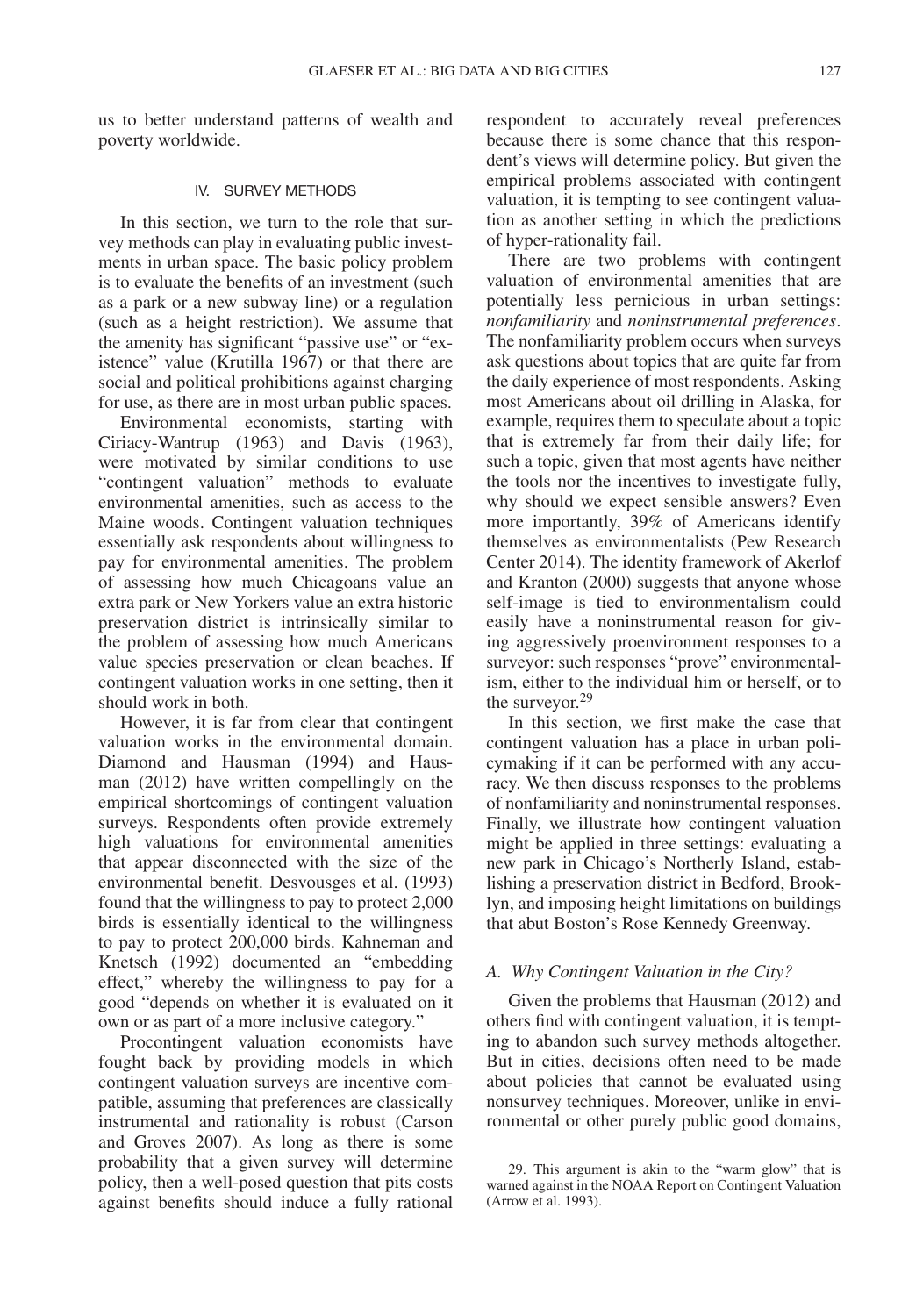in cities the alternative to contingent valuation surveys is not careful, technocratic evaluation, but the messy decision-making of urban interest group politics.

The economist's first battle in urban policy is to push for any form of cost-benefit analysis—and that battle is usually lost. Contingent valuation analysis appears significant because it has the potential to make cost-benefit analysis more palatable in settings where existence value is thought to be considerable. The case for cost-benefit analysis in historic preservation, for example, appears much stronger if there is at least some mechanism for capturing the extent to which pedestrians appreciate the experience of older urban spaces.

There are settings in which hedonic values capture some or all of the social value from an amenity. The price premium paid near Central Park provides one means of assessing the value of the park. Yet the high prices on Fifth Avenue may both over- and underestimate the true value of that vast urban green space. Environmental amenities attract the rich, and the Fifth Avenue price premium may overstate the true value of the park because it also captures the perceived value of living next to the super wealthy. If a park premium is assessed in a model with citylevel fixed effects, then the econometrician cannot determine whether the rise of values near the amenity represents a pure increase in values or just a transfer in value from places far from the amenity to places near the amenity. Alternatively, the proximity premium may understate the true value of the amenity because even residents who live far away from the park may derive a lot of value from it.

Hedonic price estimates have a role in urban policymaking, but they are also—like contingent valuation—an imperfect technique. For assessing the usefulness of contingent valuation in cities, we should not ask whether the survey results look like the coherent preferences described in graduate microeconomics, but whether they provide information that is, in some way, useful for policy assessment.

In most cities, the typical decision-making process is a mixture of interest group lobbying, local legislatures, and executive authority—with little formal cost-benefit analysis of any sort. This process produces zoning, most urban parks, historic preservation, and subsidies to lure large employers. Elected officials are the only safeguard of general well-being against interested parties. It is hard to see the downside of bringing

some contingent valuation polling into their decision-making, as long as the flaws of the method are well understood.

A preference elicitation alternative to contingent valuation is the use of direct referenda. Direct democracy has both fans (Matsusaka 2005) and detractors (Schrag 2004), and we do not mean to take a stand on the use of referenda, in general. Yet we note that referenda appear to suffer from many of the problems associated with contingent valuation surveys. Experts on referenda also note that question wording can be extremely important in referenda, just as in contingent valuation surveys (LeDuc 2003). Referenda may be slightly more incentive compatible than contingent valuation surveys, but this difference is vanishingly small in a probabilistic sense, because the odds of being the pivotal voter in a referendum are extremely close to zero. $30$ 

# *B. The Problems of Contingent Valuation and Two Proposed Solutions*

*An Illustrative Example.* The potential upside of using contingent valuations in the case of urban policymaking is illustrated by the case of Lexington, Kentucky, which debated subsidizing a new hundred-million dollar stadium for the University of Kentucky Wildcats, a wildly successful college basketball team (Johnson and Whitehead 2000). Sports teams surely generate plenty of nonuse value, so it may make sense to consider subsidies to sporting teams—but in this case, the stadium was not necessary to keep the team in the town, and it was not obvious that the stadium would help the team win. Johnson and Whitehead (2000) used contingent valuation methods and found that local citizens valued the new stadium at less than \$5 per year—seemingly quite relevant, given that decision makers were considering a vast subsidy.

The Kentucky example appears largely free of the problems of noninstrumentality and nonfamiliarity that bedevil many environmental contingent valuation surveys:

• Respondents were familiar with the Kentucky basketball team and were largely familiar with fancy stadiums. Americans watch a lot of

<span id="page-14-0"></span><sup>30.</sup> Caplan (2011) reminds us of the many examples in which voters are misinformed and appear downright irrational—which may be unsurprising given the unfamiliarity of most political issues and the limited incentives that voters have to gather information.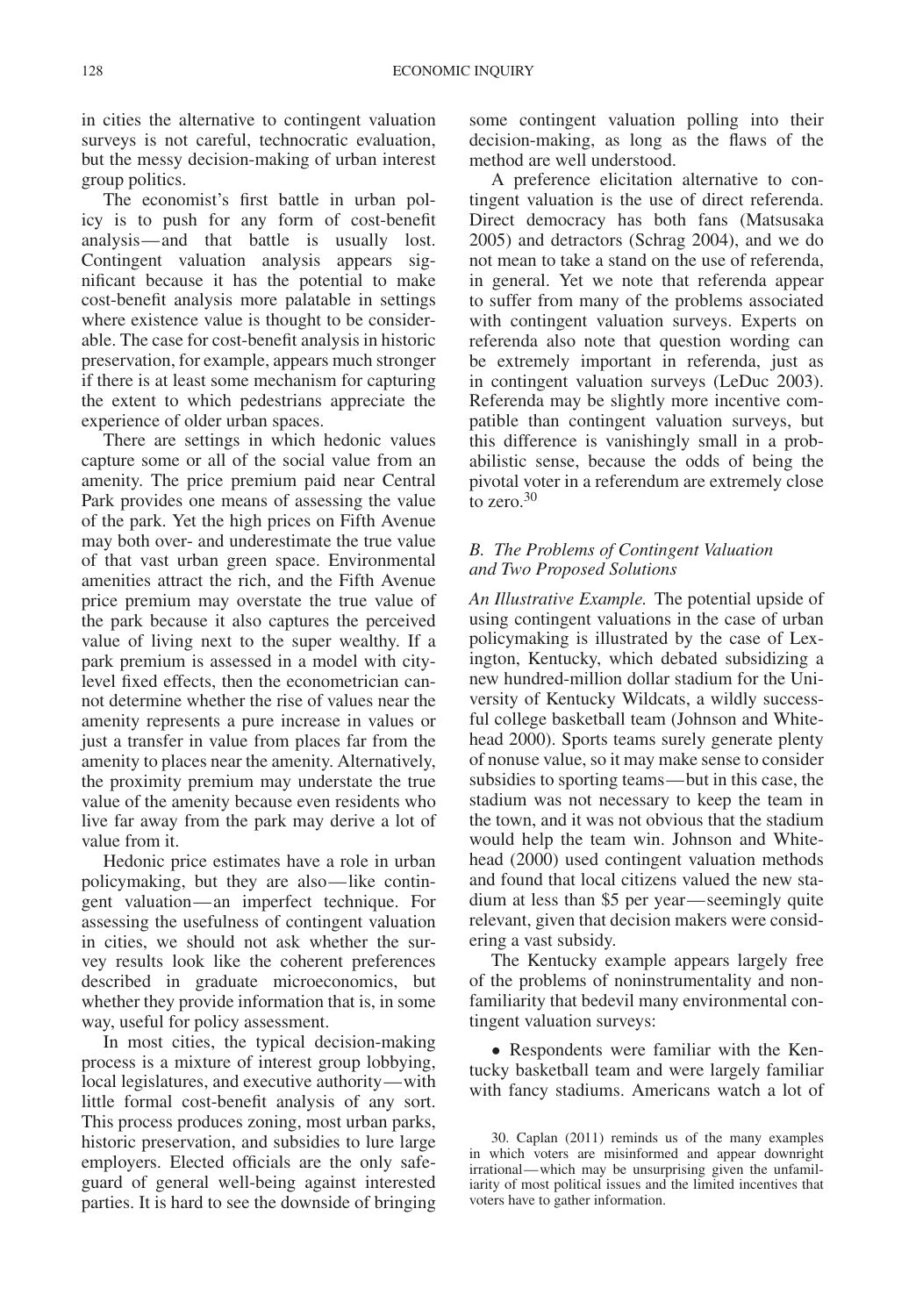sports, and even those who do not patronize sky boxes themselves have surely seen them on television. Respondents were able to draw two surely correct conclusions about the situation: A more expensive arena would not actually improve the play of their beloved basketball team. Moreover, since the Wildcats were a college team, not a professional team, there was no chance that the team would change its location if it did not get the stadium. As a result, even the most ardent Wildcats fan knew that the proposed hundred-million dollar investment would not impact the likelihood of a having the Wildcats in town.

• Meanwhile, there were many local respondents whose identities were somewhat linked to being Wildcats fans. Yet rooting for the Wildcats was not associated with supporting more luxurious seats for wealthy Wildcats patrons. Consequently, one could be a perfectly loyal Wildcats fan without being willing to support the new arena; so, there was no noninstrumental value in stating a large willingness-to-pay.

In the sequel, we discuss the generality of the noninstrumentality and nonfamiliarity problems, and illustrate several potential ways of addressing both problems in urban contexts.

*Issue 1—Nonconsequential Motives in Survey Response.* Carson and Groves (2007) take the view that economists have little to say about nonconsequential motives in survey response because such responses are far away from conventional economics. We respectfully disagree and certainly, there is plenty of scope for economists to test hypotheses about nonconsequential preferences.

For simplicity, consider a 1-0 survey question about taking some environmental action that comes with a cost, such as paying \$1,000 per person to protect a species of owl. Assume that the net benefit to the survey respondent of the action is  $b_i$ , and the probability that the survey (or vote) will be pivoted is  $\pi_i$ . As long as  $\pi_i > 0$ , and there are no other preferences bearing on the response, then the individual will give the true answer.

Yet assume that the individual has some nonconsequential benefit  $v_i$  from saying "yes" to the question, and that  $v_i$  is independent of  $\pi_i$ . The response will be yes if and only if  $v_i + \pi_i b_i > 0$ ; in that case, as  $\pi$ <sub>*i*</sub> becomes small, survey responses will entirely reflect  $v_i$  rather than  $b_i$ . If, as Carson and Groves (2007) suggest, we have nothing to say about  $v_i$ , then we can indeed do no better than take the survey as a measure of  $b_i$ —but we *do* know things about nonconsequential motives, self-deception, and the economics of identity.

If all environmentalists receive a positive payoff from giving a proenvironment answer, then if  $\pi$ <sub>*i*</sub> is small, people who identify as environmentalists will say "yes" to any proenvironment question, regardless of cost. According to this view, the number of birds saved in Desvousges et al. (1993) do not impact the survey responses because the survey respondents are primarily answering for noninstrumental reasons, to show their fidelity to their environmentalist identities. Any noninstrumental force can lead to responses that are independent of benefit magnitude; this provides a natural explanation of the embeddedness results of Kahneman and Knetsch (1992).

*Issue 2—Nonfamiliarity with the Survey Topic.* In the framework of the preceding section, nonfamiliarity might just mean that respondents assess  $b_i$  with abundant error. In principle, nonfamiliarity could just lead to noisy results. But nonfamiliarity could also lead to worse forms of bias. For example, if respondents recognize the limits of their knowledge about benefits, this could lead them to place even more weight on noninstrumental motives when answering. Or respondents may rely heavily upon cues embedded in the survey itself. $31$  In this light, the extreme sensitivity of survey results to framing is not evidence of irrationality, but rather a natural response to ignorance about the topic. Respondents are sensitive to framing because their basic knowledge is limited.

*Potential Solutions.* Surveys should be able to reduce the noninstrumental forces in responses by offering alternatives that occur within the same domain, and thus are comparable on noninstrumental grounds. Meanwhile, nonfamiliarity can be minimized by posing options that are relatively easy to understand. Sometimes, however, the two objectives are in conflict.

For example, consider an attempt to use contingent valuation to assess willingness-topay to clean up petroleum around a coastline. An identity-comparable alternative might be "spending money to expand research on renewable energy"; the survey can work toward environmental neutrality by highlighting the environmental benefits of both courses of

<span id="page-15-0"></span><sup>31.</sup> A question's wording presumably gives some sense of that question's importance, as does the attitude of the surveyor.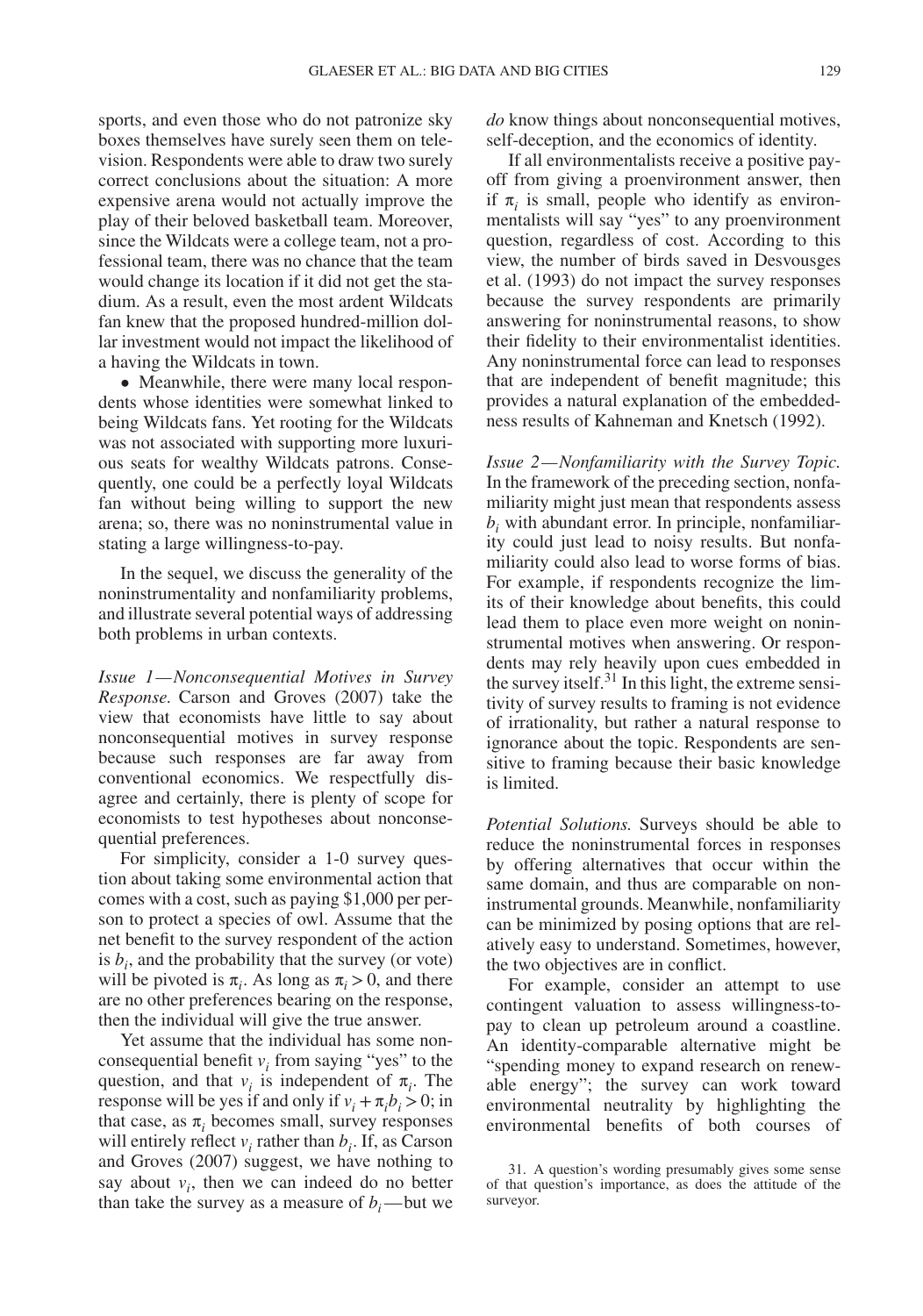action.[32](#page-16-0) Yet both options suffer from nonfamiliarity. Perhaps with enough pictures and discussion, the "clean coastline" can be turned into something comprehensible. But it is hard to see how ordinary Americans will ever have much of a sense of what two billion dollars in renewable energy research will accomplish—especially since experts would have trouble agreeing about such an investment. Thus, it appears reasonable to consider alternatives that run more risk of noninstrumental responses but that have the virtue of greater familiarity and comprehensibility. For example, spending on cleaning up the coastline could be compared with expanding early education for the poor.<sup>33</sup>

Nonfamiliarity may be less of an issue in cities because most urban investment questions are readily comprehensible to ordinary people. But contingent valuation for some urban amenities may suffer from the same identity or other noninstrumental issues as environmental surveys.<sup>[34](#page-16-2)</sup> Moreover, there are other identities that can also matter within an urban setting. There is a *preservationist* movement that supports the protection of older buildings, and there are *urbanist* identities that would be associated with more walking and public transportation and less driving; questions that trigger these particular identities appear likely to yield biased results.

As in the case of broader nonuse surveys, contingent valuation methods for urban amenities should attempt to minimize the role that noninstrumental forces will play in driving answers, by matching the alternatives along identity dimensions. Moreover, they should also work to ensure as much familiarity as possible. We now consider three detailed urban examples and discuss an approach to contingent valuation that incorporates concerns about noninstrumental responses:

<span id="page-16-0"></span>32. The NOAA Report (Arrow et al. 1993) recommended that survey respondents be reminded of alternative uses of funds, including environmental uses, and warned of a warm glow phenomenon, when respondents feel good about giving a particular answer. Yet reminding someone that money saved can be spent on something else—which might be environmental in nature—is not at all equivalent to giving a true environmental alternative. The environmentalist identity would surely still push toward the environmental answer in the former case, but not in the latter.

<span id="page-16-1"></span>33. While this approach might not be as biased as weighing environmental benefits against taxes, it does introduce a second identity issue—it could well end up measuring the power of the environmentalist identity against a more general pro-poor progressive identity.

<span id="page-16-2"></span>34. Indeed, support for an urban park can be seen as being just as much of an environmentalist action as cleaning up a coastline.

Northerly Island in Chicago, the proposed Bedford Historic District in New York City, and proposals to build up along the Rose Kennedy Greenway in Boston.

*Northerly Island.* Northerly Island is a current project in Chicago to repurpose the former Meigs Field airport into a park with natural habitats. Northerly Island is man-made, so it is not a return to nature. Still, the project can be seen as environmentalism both because it brings green space into the city and because it will offer a protected habitat for some wild creatures. To our knowledge, neither the decision to eliminate Meigs Field nor the decision to repurpose the space for a park have been subjected to cost-benefits analysis.<sup>35</sup>

We consider solely the question of valuing the Northerly Island park—not the decision to eliminate the airfield. The natural alternative to the park would be leasing the land to a private developer who would develop the space in some means concordant with city ordinances and regulations.

A first approach to valuing Northerly Island would be to conduct a contingent valuation survey in which Northerly Island is compared to a variety of cash outcomes. Not having the park would mean lower taxes. But since a considerable fraction of the park's costs is to be paid by the Federal government, the actual tax implications are likely to be quite modest; this comparison would almost surely lead to a strong nonconsequentialist bias in favor of the park. Evaluating spending reductions—especially when complex tax policies and Federal budgets are involved—can also have nonfamiliarity problems.

A more nuanced approach is to conduct a survey comparing Northerly Island to the alternative of a private lease, with different revenue levels to be paid to the government and allocated to an alternative worthy cause, such as a trust for increasing preschool availability for dis-advantaged children in Chicago.<sup>[36](#page-16-4)</sup> This approach will provide us with two competing warm glow effects: respondents' environmentalist identities will compete against their progressive identities. While the two options may both have familiarity, they will also test the relative size and power of

<span id="page-16-3"></span><sup>35.</sup> See [http://friendsofmeigs.org/resources/2012-07-](http://friendsofmeigs.org/resources/2012-07-06_Friends_of_Meigs_Field_Comments_for_USACE_plan_for_CGX.pdf) [06\\_Friends\\_of\\_Meigs\\_Field\\_Comments\\_for\\_USACE\\_](http://friendsofmeigs.org/resources/2012-07-06_Friends_of_Meigs_Field_Comments_for_USACE_plan_for_CGX.pdf) [plan\\_for\\_CGX.pdf.](http://friendsofmeigs.org/resources/2012-07-06_Friends_of_Meigs_Field_Comments_for_USACE_plan_for_CGX.pdf)

<span id="page-16-4"></span><sup>36.</sup> Chicago currently has tuition-based preschool, so that the program could essentially eliminate the preschool tuition for a fixed number of students—and that should be readily comprehensible by most survey respondents.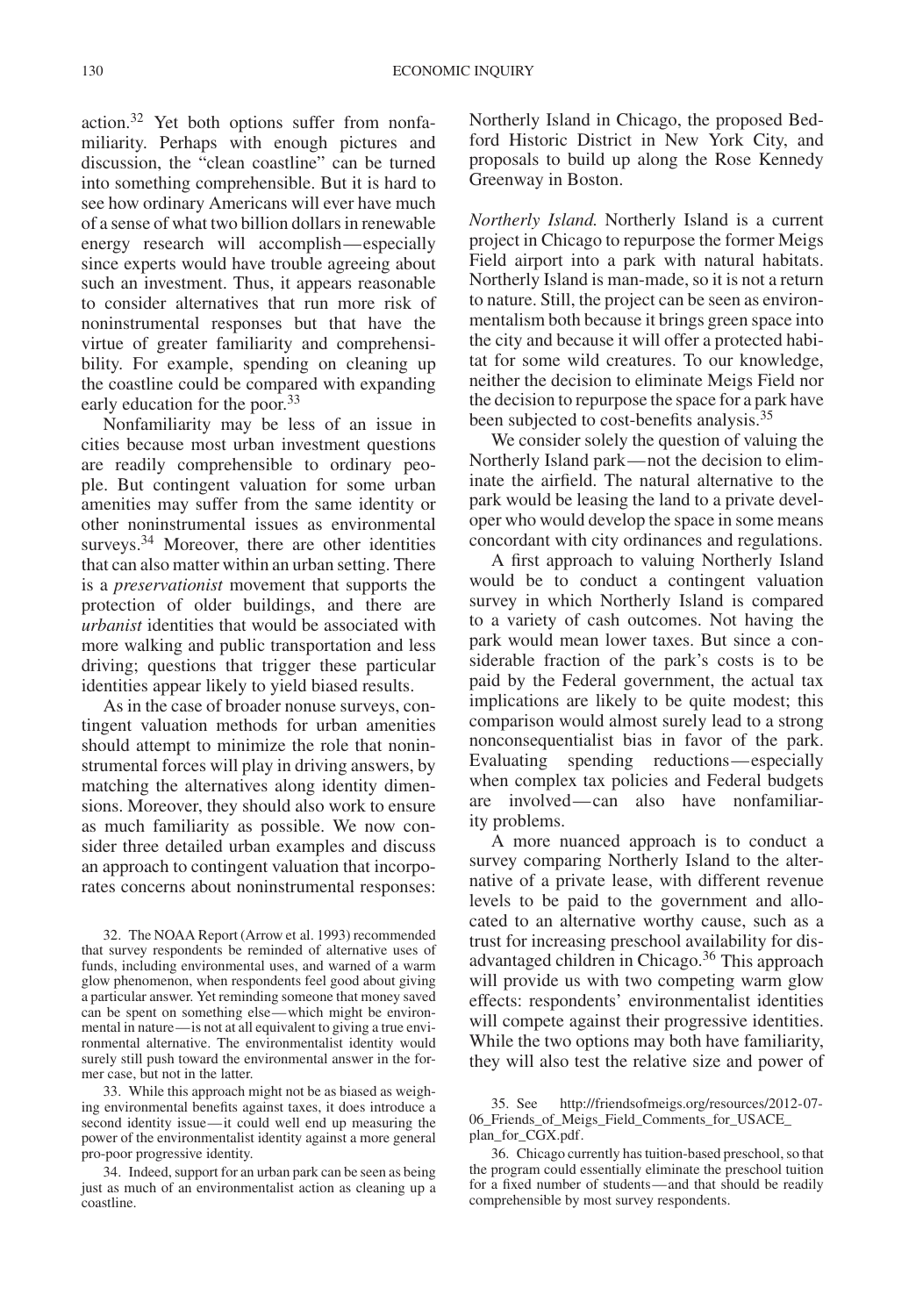different identity groups within Chicago, which may make interpretation more difficult.

A third approach is to give the alternative of a private lease, with different revenue levels to be paid to a trust that will also benefit the local environment. In this case, a trust for investing in Chicago's park system (and particularly, animal life) appears natural. One option might be to increase spending on the publicly funded Lincoln Park Zoo. In this case, likes are truly being compared with likes, and environmentalist identity should not shape the results. The large challenge is to make the Zoo alternative comprehensible and familiar to respondents. Some work would need to be put in to ensure that the alternative park spending delivers outcomes that make sense. The Zoo offers the option of giving a clear number of animals that could be brought to the city. It may however offer a slightly different noninstrumental payoff.

While the identity logic that we have discussed suggests that the third option is least problematic on its own, perhaps the best approach is to use all three surveys and compare the responses. The degree of variation in responses indicates the extent to which identity is important for the question at issue. If identity does turn out to be strongly relevant, the third approach might be taken as providing the best single answer—but the heterogeneity in responses provides us with a sense of how much we can trust the answers.

*Shadows on the Rose Kennedy Greenway.* For almost 50 years, Boston had an elevated central artery that carried cars and trucks through the city. A massive eighteen-billion dollar infrastructure project, the "Big Dig," essentially sunk the highway and turned what had once been under the elevated highway into an urban park: the Rose Kennedy Greenway. That space has now become prime urban land, which is cherished both by pedestrians and by developers. The conflict between foot traffic and skyward construction has become a public policy battle, where public officials, especially the late Mayor Menino, have repeatedly opposed projects that would cast a shadow on the Greenway. *Are strict height limitations justified in this prime downtown location?* The benefits of tall buildings are relatively straightforward.<sup>[37](#page-17-0)</sup> There are costs that could presumably be quantified from added congestion and extra burdens on public services. Yet the cost that has received the most attention in this case is the lost amenity of light on the Greenway.

Loss of light has been a critical justification for zoning codes since the huge mass of the Equitable Building helped justify New York City's 1916 Zoning Ordinance. Yet there has been almost no work quantifying the welfare losses from lost light. When it comes to building residents, hedonics can help quantify the value destroyed from lost views. Space within buildings is sufficiently homogenous so that the prices at the top and bottom of buildings provide a reasonable estimate of the market value of clear sight lines (Glaeser, Gyourko, and Saks 2005a).

Yet Mayor Menino was clearly worried about the costs that shadows impose on *pedestrians*, and we have close to no evidence on the values that pedestrians place on light amenities.

One contingent valuation approach in this setting would be to show Bostonians two images of the Greenway—one with the status quo and a second with a space of new buildings—and to ask them which they prefer, and how much they would be willing to pay per year to have their preferred streetscapes. This approach is likely to suffer from both noninstrumental answers and nonfamiliarity. Among those people who oppose development, images with shorter buildings would conform with identities as preservers of the status quo. Nonfamiliarity may be less extreme than in the case coastline cleanup—but still, few people have ever literally had the power to determine a streetscape. A decision involving trading height for cash is not one that respondents will have made in the past.

A second alternative is to focus on the act of walking along the street. Respondents can be asked whether they would rather walk along one streetscape or another. Then instead of asking whether they would pay for their preferred streetscape with cash, they can be asked whether they would be willing to walk some extra distance (one block, two blocks) so that they can amble along their preferred streetscape. This phrasing would not entirely eliminate noninstrumental voting. Supporters of a "shorter city" would presumably still understand the significance of the question and they may well want to assert their affection for the shorter building by giving a particularly high willingness to pay. However, the phrasing would still move the question completely into the realm of the familiar. Every urban resident has thought about their preferred routes

<span id="page-17-0"></span><sup>37.</sup> The most obvious benefit is just the difference between the price of added space and the cost of building upwards. There could be ancillary benefits from agglomeration benefits and increased property tax revenues.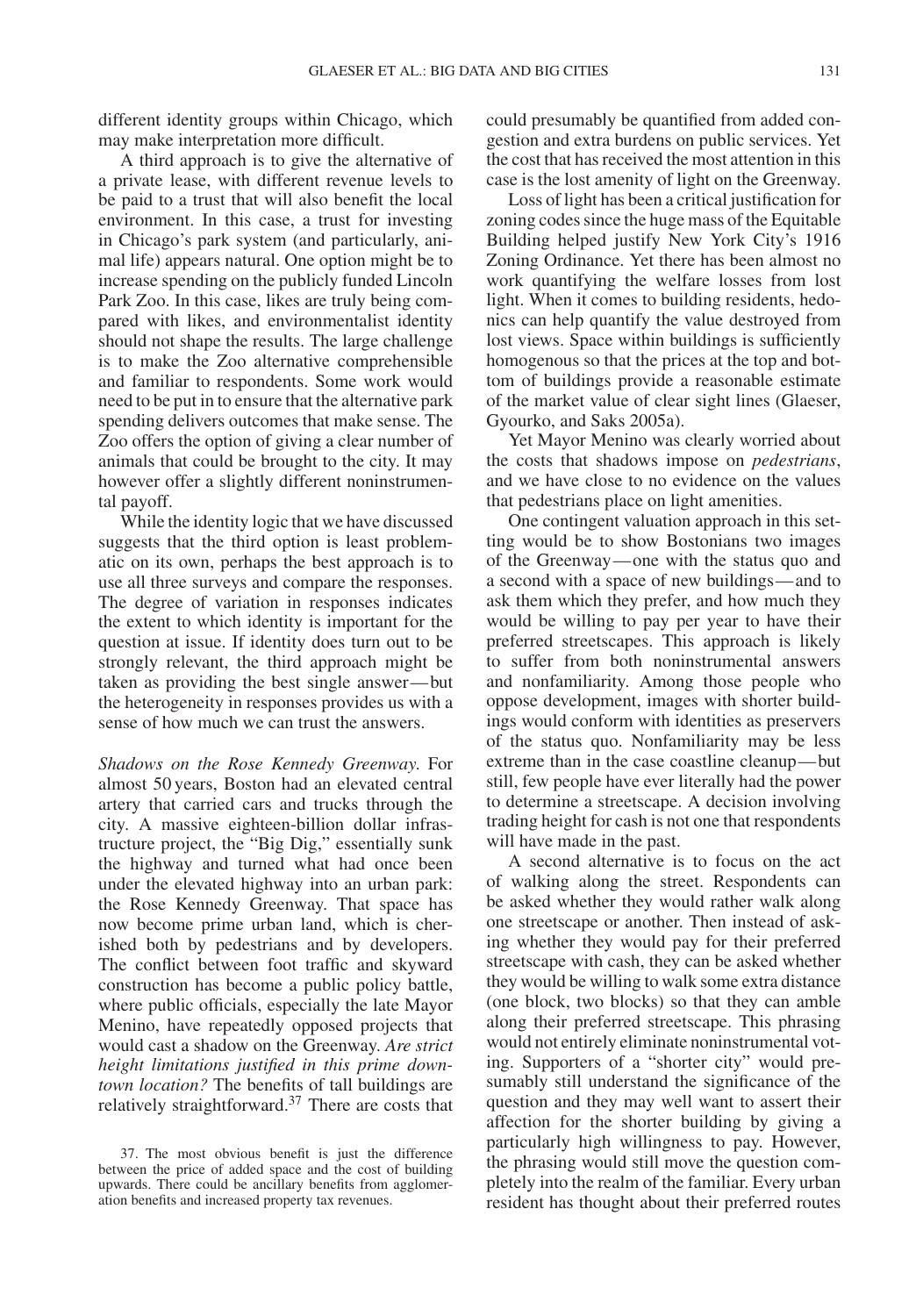and has occasionally weighed a shorter route against a more pleasant one. The one remaining step would be to turn the time willingness-to-pay into a cash willingness-to-pay.

A third alternative would be to quantify willingness-to-pay in terms of comparable urban amenities, such as open spaces and parks. The city could, in principle, use the value generated by building up around the Greenway to either upgrade or build new public spaces within the city. The respondents could be asked about their willingness to trade taller buildings off against new small urban parks. These parks could be made familiar by showing pictures of existing parking lots, which could presumably be bought and turned into parks. Images of the potential park could then be offered. The respondent would then be trading likes against likes and there would be less of a noninstrumental reason to show high values for restricting building height along the Greenway.

*The Bedford Historic District.* The New York City Landmarks Commission is currently considering creating a historic district in Bedford, which is part of the Bedford-Stuyvesant neighborhood in Brooklyn. If the area's 800 buildings become part of a historic district, then the Landmarks Preservation Commission must approve any changes to the exteriors of buildings. While New York, like many other cities, has aggressively landmarked buildings for 50 years, neither the costs nor the benefits of this policy are particularly clear.

The primary costs are borne by property owners who lose freedom to change their structures. There are presumably also benefits that accrue to property owners, if having historic neighbors yields positive externalities. There may also be general equilibrium price effects coming from the reduction in housing supply in the city, which hurt prospective residents. These consequences are difficult to assess, but economics can in principle estimate these benefits.

Standard economic analysis, however, has few or no tools for assessing the benefits enjoyed by ordinary pedestrians who walk through historical districts, or the benefits enjoyed by urbanites who just like having historic districts exist. Again, this would appear to be an area in which contingent valuation offers the only means of estimating willingness to pay. Moreover, since preservation decisions are frequent, it would be impossible to consider having regular citywide referenda on each and every historic district.

The broad model we propose is similar to those discussed above. Again, we would suggest an array of survey instruments. The first just asks about willingness to pay for the preservation of the area using the best available contingent valuation techniques. Again, we believe that this approach provides a useful benchmark, but faces both nonfamiliarity and noninstrumental survey response issues. The instrument we suggest is to use a time metric to assess pedestrian values. The streets of the Bedford Historic District can be compared with streets that have mixtures of old and new buildings.[38](#page-18-0) Respondents can be asked about willingness to walk to get their preferred streetscape at different times of the day or week; this time the comparison is familiar, although it does risk noninstrumental answers. The third instrument we suggest would compare the Bedford Historic District renovation with other investments in the city's physical past.<sup>39</sup> Respondents could be asked about their tradeoffs between creating the Historic District in Bedford and specific investments in the city's past that come at different price tags. The alternative investment's costs would not be quantified, but they could be illustrated with artist's renderings and descriptions. This comparison would perhaps be unfamiliar, but it would be unlikely to suffer from noninstrumental responses. Finally, the Beford Historic district can be compared against scholarships for poor and middle-income New Yorkers.<sup>40</sup>

#### V. QUANTIFICATION AND CITY POLICY

Beyond its value for urban science, improvements in the quantification of cities can dramatically change the way that cities operate and evaluate policies.

New big data sources with bearing on city policy are becoming abundant: governments are digitizing and sharing records, and private

<span id="page-18-0"></span><sup>38.</sup> Ideally, an area that was considered for a historic district but did not receive the designation and subsequent was altered would provide alternative streetscapes.

<span id="page-18-1"></span><sup>39.</sup> New York has an abundance of abandoned and decaying landmarks, such as Staten Island's Abraham Manee House or the Old Bronx Borough Courthouse [\(http://ny](http://ny.curbed.com/archives/2015/05/28/whats_next_for_new_york_citys_many_abandoned_landmarks.php) [.curbed.com/archives/2015/05/28/whats\\_next\\_for\\_new\\_](http://ny.curbed.com/archives/2015/05/28/whats_next_for_new_york_citys_many_abandoned_landmarks.php) [york\\_citys\\_many\\_abandoned\\_landmarks.php\)](http://ny.curbed.com/archives/2015/05/28/whats_next_for_new_york_citys_many_abandoned_landmarks.php).

<span id="page-18-2"></span><sup>40.</sup> Once again, this metric is imperfect as it suffers from both nonfamiliarity and noninstrumental forces, but it appears like an important alternative to try. At the least, it can show the power of different civic identities to shape contingent valuation responses.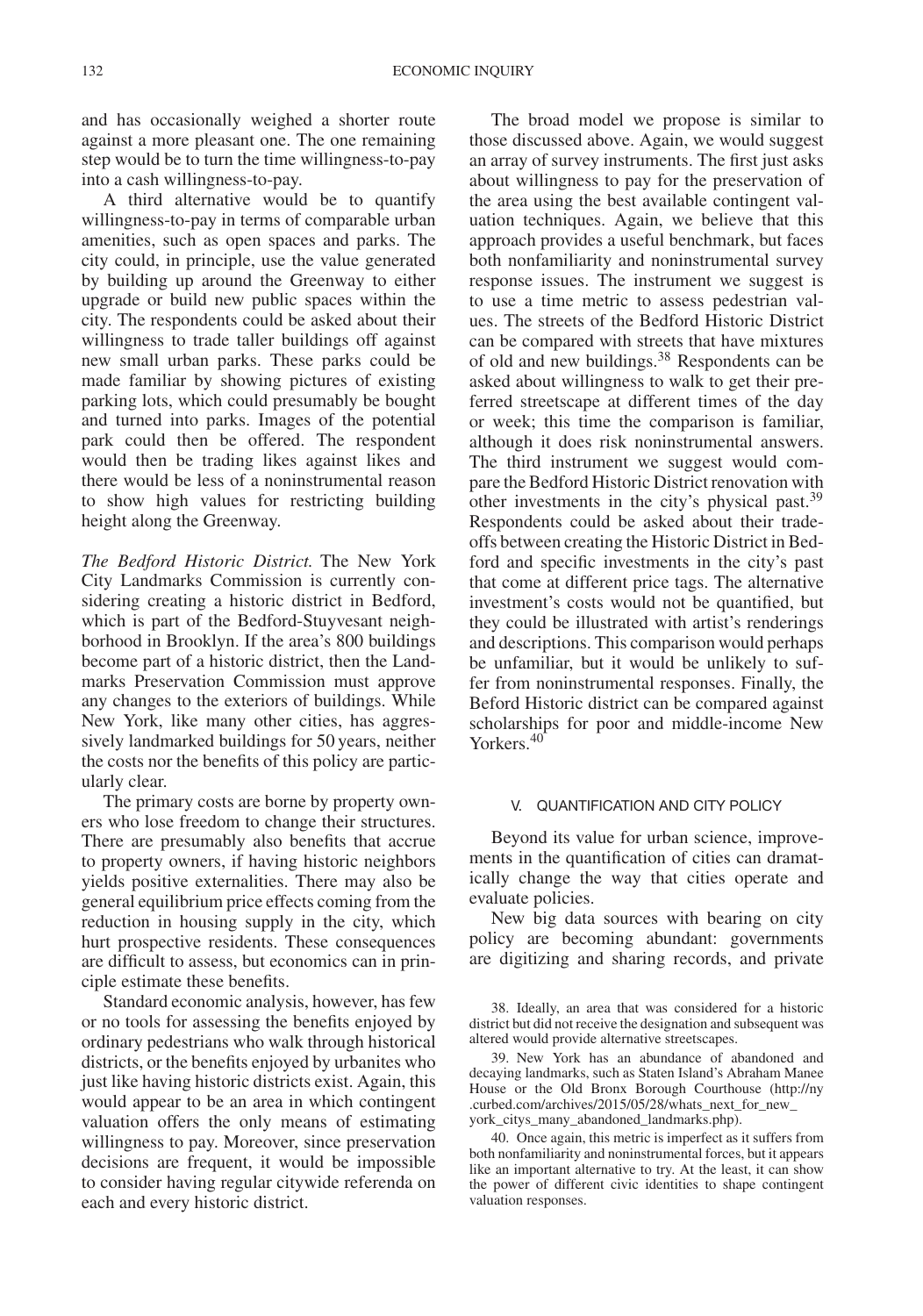firms are collecting high-frequency measurements of local businesses, traffic, and other urban features. Some urban policy questions rely on concrete understanding of a causal effect—and while big data can inform these questions, the associated analyses are subject to all of the identification caveats that we have discussed in Section II. Other policies, however, can be informed directly through data, often in combination with predictive algorithms.

In this section, we develop a taxonomy of the new types of urban data now available to researchers and policymakers. We then discuss how the new data can impact policy.

### *A. Taxonomy of Data Sources*

*Digital Exhaust.* One valuable but underutilized source of data is *digital exhaust*, the trail of data left online through everyone's day-to-day use of the Internet. Across a variety of domains, digital exhaust can help to measure the physical city. Review platforms such as Yelp and TripAdvisor provide direct measures of the quality of services and establishments throughout cities worldwide. Social media platforms such as Twitter and Facebook can inform us about the pulse of neighborhoods or about the structure of social networks. LinkedIn can shed new light on labor markets and search costs.<sup>[41](#page-19-0)</sup> Search queries from platforms such as Google and Bing contain insight about the needs and preferences of a physical city. Zillow provides new insight into housing markets, as does data from sharing platforms such as Airbnb.

Digital exhaust data can be applied to city management directly: Yelp reviews, for example, provide detailed, high-frequency data on restaurants that can be used to assess hygiene (see the extended example discussed below, as well as Glaeser et al. 2016; Kang et al. 2013). Google searches can be used to help predict flu outbreaks (see, e.g., Carneiro and Mylonakis 2009; Ginsberg et al. 2009; Polgreen et al. 2008; Yang, Santillana, and Kou 2015).

*Open Government Records.* Thirty years ago, cities kept most of their records on paper. Now, a growing digitization movement seeks to convert data that was historically on paper to electronic, machine-readable records. Digitized records are often made available online. For example, criminal records have been publicly available for several decades in many states, yet were very difficult for policymakers and researchers—much less the public—to access. Over time, criminal records have slowly become digitized and readily available; this has made research easier, but also has also influenced incentives for recidivism and criminal behavior more generally (Finlay 2009; Luca 2016).

An "open data" movement seeks to increase transparency by making cities' internal data publicly available. Many large cities (e.g., Boston, Chicago, and San Francisco) have created open, freely accessible "data portals" that researchers and citizens can use to access digitized records; many of these data portals are updated in real time. The availability of open data encourages entrepreneurs to look for ways in which city data can be used to enhance welfare, and creates possibilities for new partnerships between city officials and researchers.

*Corporate Data.* Private data from companies represents a third, less developed, approach to measuring the physical city. In addition to the digital data mentioned above, one can imagine using gym memberships to understand health behavior, College Board data to gain additional insight into student performance, and credit card transactions to quantify changes in spending over time.

*How Can New Data Empower the City?* At a basic level, cities specialize in three activities that are deeply reliant on—or can be greatly improved through—data and analysis.

1. Cities evaluate and enact policies and regulations.

2. Cities operate public services.

3. Cities forecast future activity for the sake of planning and policymaking.

Here, we briefly sketch ways in which big data can influence each of these activities.

*Policy Evaluation.* Historically, most empirical policy analyses have looked at relatively narrow outcomes. We might examine, for example, the impact of hotel tax rates on the prices of hotels. We would prefer to measure the broader impact of taxes, but historically, other factors such as the impact of taxes on "quality" would be very difficult to measure. Now, we can in principle combine tax changes with TripAdvisor ratings, Priceline prices, and Airbnb listings to obtain a much

<span id="page-19-0"></span><sup>41.</sup> For an overview of these and other user-generated content platforms, see Luca (2016).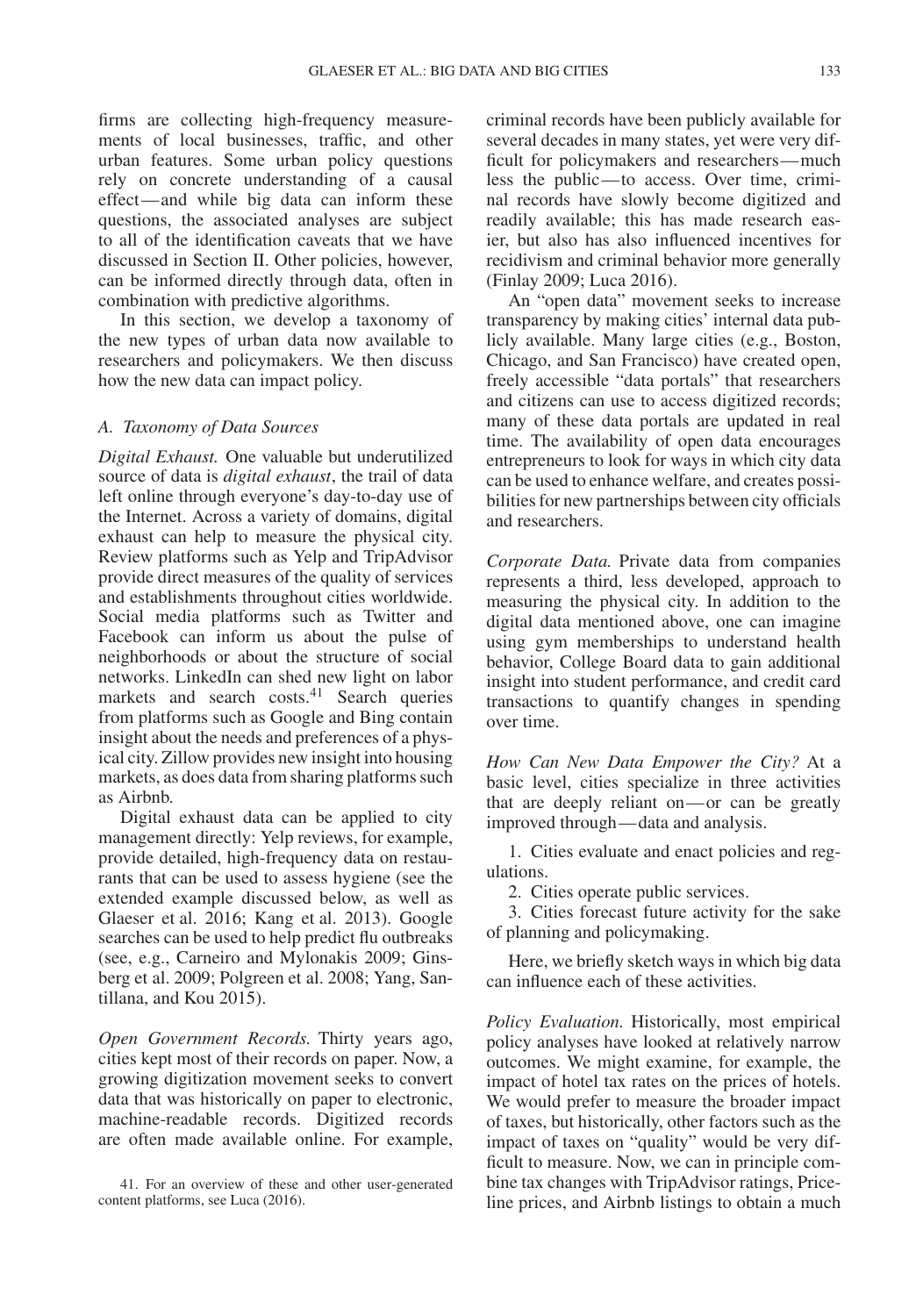broader view of the intended and unintended consequences of tax policy on the physical city.

In addition to broadening the outcomes under consideration, new data can lead to higherfrequency estimates of changes. Suppose, for example, that we want to evaluate the impact of unemployment benefits on job searches. Traditional analyses might look at length of unemployment and average income after one year. But LinkedIn and similar sites could in principle give us measures of day-by-day job search behavior.

*Operating Public Services.* While research has traditionally focused on policy evaluations, there is a growing acknowledgment of the practical importance of prediction problems. Cities, for example, are responsible for allocating scarce resources. Cities choose which domestic violence cases to follow up on, and which labor market complaints to investigate; in both of these settings, the underlying choice problem here is not a program or evaluation, but rather a prediction problem. The city must predict which domestic violence offenders are likely to reoffend, and which labor market complaint is most likely to unearth a serious issue. Using data to improve these predictions about the physical city creates value—and new data sources are central to this task (see Kleinberg et al. 2015).

*Forecasting.* Urban planners and policymakers forecast future economic activity through time-series analyses on leading indicators of activity. New data sources—especially coupled with machine learning—have the potential to revolutionize forecasting. Zillow, TripAdvisor, and LinkedIn, for example, respectively provide measurements that can be used in estimating future housing prices, tourism, and unemployment. Data from app-based payment systems can provide insight into upcoming retail spending and consumption patterns.

*Closing Example: Data-Driven Hygiene Inspections.* We close this section with an applied example showing how data and predictive tools can directly inform city resource allocation.

In nearly every developed country, health inspectors examine restaurants to identify unsafe restaurant practices (such as storing food at unsafe temperatures), which can lead to foodborne illness. These inspectors are typically allocated according to the perceived health risk posed by a restaurant or cuisine. A sushi restaurant may be inspected more often than a burger joint because sushi is more likely to lead to food sickness. Other than that, health inspector allocation is effectively random.

But inspections do not *have* to be random. Suppose instead that we were to base the likelihood of inspection on evidence from Yelp reviews. Perhaps we would start with a search on Yelp for terms like "sick" or "dirty"; we would probably find a few culprits, but a predictive algorithm trained through machine learning can do much more than that. The algorithm would "learn" from the histories of reviews and inspection outcomes, and then predict the likelihood of finding violations based on more recent reviews. Inspectors could then be reallocated to restaurants that are most likely to have violations.

Kang et al. (2013) and Glaeser et al. (2016) explored the feasibility of using natural language processing to predict hygiene violations using reviews on Yelp. To see how powerful even a simple adjustment can be, consider Figure 3, which shows the correlation between Yelp ratings and hygiene scores. Even before applying machinelearning techniques, it is clear that Yelp scores can help to identify hygiene scores. In a competition run with the city of Boston to develop a predictive algorithm for Boston, Glaeser et al. (2016) demonstrated that using Yelp reviews to guide inspections may significantly increase the number of health risks identified—without increasing costs.[42](#page-20-0)

### VI. CONCLUSION

This paper has reviewed ways in which big data and new measurement can improve urban research and policymaking.

There are research areas in which measurement is itself the barrier, and those areas are readily improved through big data aggregation and analysis. For example, in Section III, we discussed the use of Google Street View to measure income. We showed that images do well at predicting income in New York City. If images are

<span id="page-20-0"></span><sup>42.</sup> Urban economists can also use prediction algorithms to improve their analyses. For example, Jin and Leslie (2003) look at the impact of mandatory disclosure of hygiene grades on restaurant cleanliness; they show that independent and chain restaurants have systematically different hygiene grades. Because each restaurant is inspected only a few times per year, any analysis of the Jin and Leslie (2003) type needs to wait for new inspections to be performed. One could instead run the Jin and Leslie (2003) analysis using the predicted hygiene as a dependent variable, as determined by Yelp reviews.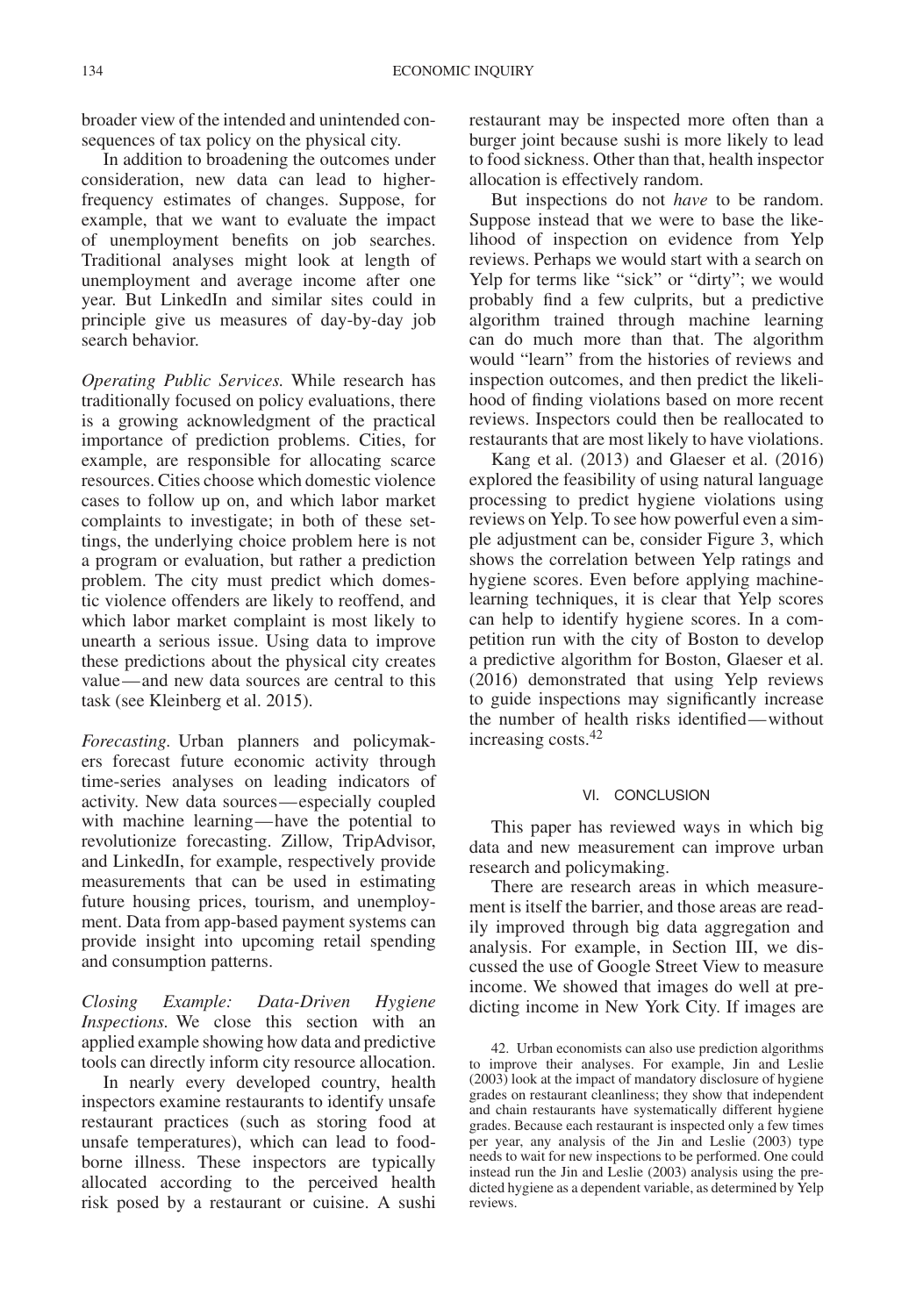



*Notes:* Review data consists of reviews on Yelp.com for restaurants in San Francisco, CA from September, 2010 through September, 2013. Hygiene scores are from the San Francisco Department of Public Health, for the same timeframe.

also effective for predicting income in the developing world (based, e.g., on small-scale surveys), then they can enable us to map income levels and measure whether exogenous shocks shape income, at least as reflected in the streetscape.

Urban social scientists should also continue pushing for more targeted data gathering. Section IV discussed contingent valuation surveys, which, while typically used in environmental contexts, have value for urban policymaking as well. The key here is to use insights from psychology to lead respondents to report valuations that make sense. For example, pure money-metric questions, such as "How much is Central Park worth for you?" appear likely to produce nearvalueless answers. A better approach is to make comparisons within-domain, for example, comparing investments in parks to investments in road quality. Also, surveyors should strive to ask questions that deal with trade-offs people routinely make in their daily lives (e.g., "Are you willing to walk a block or two to travel down a street with shorter buildings?").

Big data is particularly valuable when it can improve policymaking directly. Section V discussed the ways in which Yelp (and other crowdsourced rating tools) can augment city services such as inspections. More generally, big data offers the ability to use the broader civil society to augment the functions of government by lowering the costs of contributing to government services. Electronic "apps" and similar provide tools that citizens can use to give feedback to governments quickly and inexpensively.

In general, big data can meaningfully help big cities and improve research on cities—but only if it is used with thoughtful care. Big data will do far more for urban research if it is paired with exogenous sources of variation. Big data will do far more for policymaking and implementation if it is paired with openness to new methods. As in most areas, new technology works best if it is accompanied by human capital.

#### **REFERENCES**

- Akerlof, G. A., and R. E. Kranton. "Economics and Identity." *Quarterly Journal of Economics*, 115(3), 2000, 715–53.
- Arrow, K., R. Solow, P. R. Portney, E. E. Leamer, R. Radner, and H. Schuman. "Report of the NOAA panel on Contingent Valuation," 1993.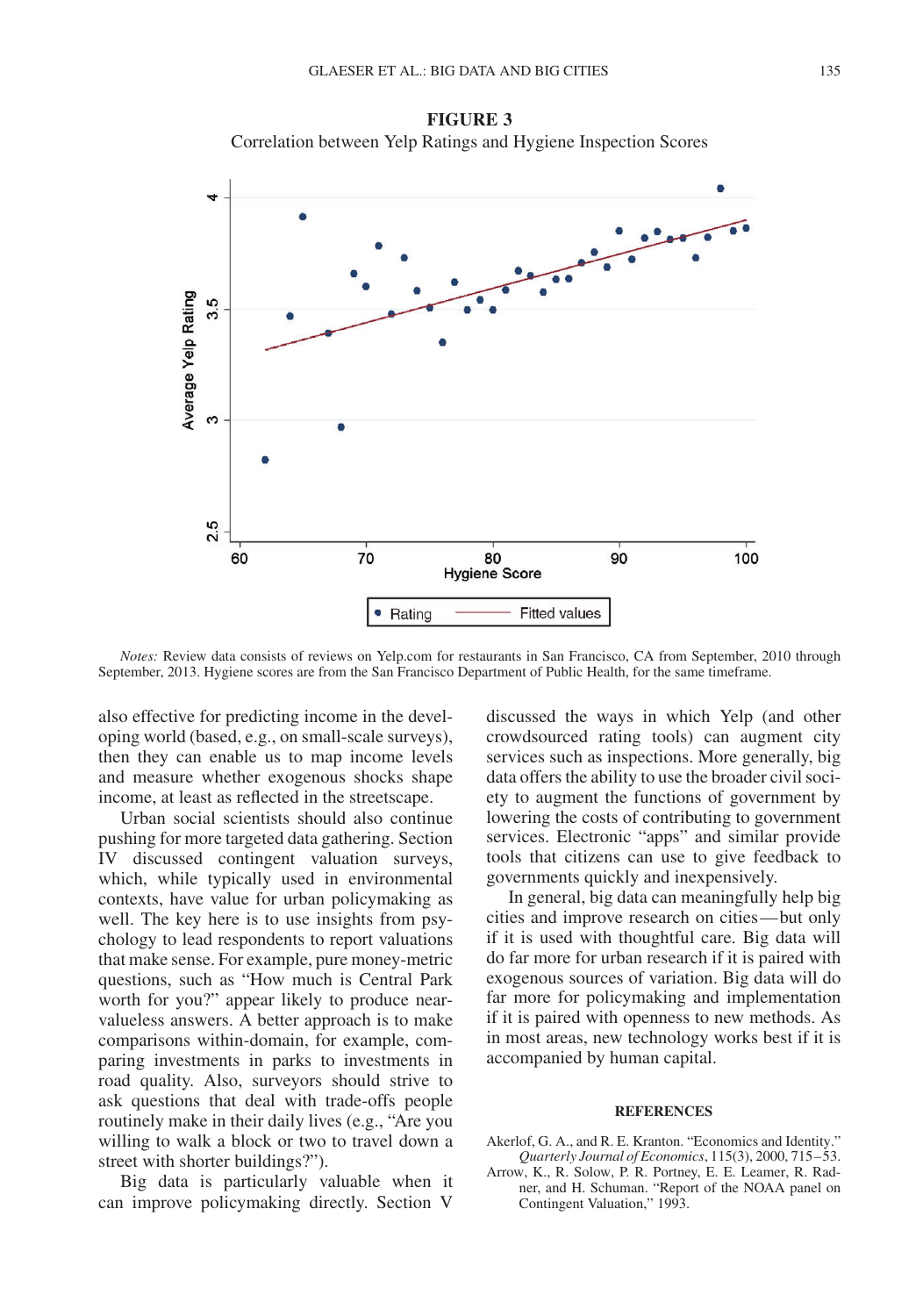- Arzaghi, M., and J. V. Henderson. "Networking off Madison Avenue." *Review of Economic Studies*, 75(4), 2008, 1011–38.
- Autor, D. H., C. J. Palmer, and P. A. Pathak. "Housing Market Spillovers: Evidence from the End of Rent Control in Cambridge, Massachusetts." *Journal of Political Economy*, 122(3), 2014, 661–717.
- Baum-Snow, N. "Did Highways Cause Suburbanization?" *Quarterly Journal of Economics*, 122(2), 2007, 775–805.
- Berry, C. R., and E. L. Glaeser. "The Divergence of Human Capital Levels across Cities." *Papers in Regional Science*, 84(3), 2005, 407–44.
- Black, S. E. "Do Better Schools Matter? Parental Valuation of Elementary Education." *Quarterly Journal of Economics*, 114(2), 1999, 577–99.
- Braga, A. A., and B. J. Bond. "Policing Crime and Disorder Hot Spots: A Randomized Controlled Trial." *Criminology*, 46(3), 2008, 577–607.
- Busso, M., and P. Kline. "Do Local Economic Development Programs Work? Evidence from the Federal Empowerment Zone Program." Cowles Foundation Discussion Paper No. 1638, 2008.
- Caplan, B. *The Myth of the Rational Voter: Why Democracies Choose Bad Policies*. Princeton, NJ: Princeton University Press, 2011.
- Carneiro, H. A., and E. Mylonakis. "Google Trends: A Web-Based Tool for Real-Time Surveillance of Disease Outbreaks." *Clinical Infectious Diseases*, 49(10), 2009, 1557–64.
- Carson, R. T., and T. Groves. "Incentive and Informational Properties of Preference Questions." *Environmental and Resource Economics*, 37(1), 2007, 181–210.
- Chang, C.-C., and C.-J. Lin. "Training *v*-support Vector Regression: Theory and Algorithms." *Neural Computation*, 14(8), 2002, 1959–77.
- Chetty, R., N. Hendren, and L. F. Katz. "The Effects of Exposure to Better Neighborhoods on Children: New Evidence from the Moving to Opportunity Experiment." *American Economic Review*, 106(4), 2016, 855–902.
- Ciccone, A., and R. E. Hall. "Productivity and the Density of Economic Activity." *American Economic Review*, 86(1), 1996, 54–70.
- Ciriacy-Wantrup, S. V. *Resource Conservation: Economics and Policies*. Berkeley: University of California Press, 1963.
- Combes, P.-P., G. Duranton, and L. Gobillon. "Spatial Wage Disparities: Sorting Matters!" *Journal of Urban Economics*, 63(2), 2008, 723–42.
- Combes, P.-P., G. Duranton, L. Gobillon, and S. Roux. "Estimating Agglomeration Effects with History, Geology, and Worker Effects," in *Agglomeration Economics*, edited by E. L. Glaeser. Chicago: University of Chicago Press, 2010, 15–65.
- Currie, J., and R. Walker. "Traffic Congestion and Infant Health: Evidence from E-ZPass." *American Economic Journal: Applied Economics*, 3(1), 2011, 65–90.
- Davis, R. K. "Recreation Planning as an Economic Problem." *Natural Resources Journal*, 3(3), 1963, 239–49.
- Desvousges, W. H., F. R. Johnson, R. W. Dunford, K. J. Boyle, S. P. Hudson, and K. N. Wilson. "Measuring Natural Resource Damages with Contingent Valuation: Tests of Validity and Reliability," in *Contingent Valuation: A Critical Assessment, Contributions to Economic Analysis*, edited by J. A. Hausman. Amsterdam, The Netherlands: North Holland, 1993, 91–164.
- Diamond, P. A., and J. A. Hausman. "Contingent Valuation: Is Some Number Better than No Number?" *Journal of Economic Perspectives*, 8(4), 1994, 45–64.
- Dwork, C., and A. Roth. *The Algorithmic Foundations of Differential Privacy*. Foundations and Trends in

Theoretical Computer Science, 9(3–4). Delft, The Netherlands: Now, 2014.

- Epple, D. "Hedonic Prices and Implicit Markets: Estimating Demand and Supply Functions for Differentiated Products." *Journal of Political Economy*, 95(1), 1987, 59–80.
- Finlay, K. "Effect of Employer Access to Criminal History Data on the Labor Market Outcomes of Ex-Offenders and Non-Offenders," in *Studies of Labor Market Intermediation*, edited by D. H. Autor. Chicago: University of Chicago Press, 2009, 89–125.
- Gibbons, S., T. Lyytikainen, H. G. Overman, and R. Sanchis-Guarner. "New Road Infrastructure: The Effects on Firms." Spatial Economics Research Centre (SERC) Discussion Paper No. 117, 2016.
- Ginsberg, J., M. H. Mohebbi, R. S. Patel, L. Brammer, M. S. Smolinski, and L. Brilliant. "Detecting Influenza Epidemics Using Search Engine Query Data." *Nature*, 457(7232), 2009, 1012–14.
- Glaeser, E. L., and J. D. Gottlieb. "The Economics of Place-Making Policies." *Brookings Papers on Economic Activity*, 39(1), 2008, 155–239.
- Glaeser, E. L., and D. Maré. "Cities and Skills." *Journal of Labor Economics*, 19(2), 2001, 316–42.
- Glaeser, E. L., E. A. Hanushek, and J. M. Quigley. "Opportunities, Race, and Urban Location: The Influence of John Kain." *Journal of Urban Economics*, 56(1), 2004, 70–79.
- Glaeser, E. L., J. Gyourko, and R. E. Saks. "Why Have Housing Prices Gone Up?" *American Economic Review*, 95(2), 2005a, 329–33.
- . "Why Is Manhattan So Expensive? Regulation and the Rise in Housing Prices." *Journal of Law and Economics*, 48(2), 2005b, 331–69.
- Glaeser, E. L., A. Hillis, S. D. Kominers, and M. Luca. "Crowdsourcing City Government: Using Tournaments to Improve Inspection Accuracy." *American Economic Review,* 106(5), 2016, 114–18.
- Gramlich, E. M. "Infrastructure Investment: A Review Essay." *Journal of Economic Literature*, 32, 1994, 1176–96.
- Greenstone, M., R. Hornbeck, and E. Moretti. "Identifying Agglomeration Spillovers: Evidence from Winners and Losers of Large Plant Openings." *Journal of Political Economy*, 118(3), 2010, 536–98.
- Gregoir, S., M. Hutin, T.-P. Maury, and G. Prandi. "Measuring Local Individual Housing Returns from a Large Transaction Database." *Annals of Economics and Statistics*, 107/108, 2012, 93–131.
- Hausman, J. A. "Contingent Valuation: From Dubious to Hopeless." *Journal of Economic Perspectives*, 26(4), 2012, 43–56.
- Hoiem, D., A. A. Efros, and M. Hebert. "Putting Objects in Perspective." *International Journal of Computer Vision*,  $80(1)$ , 2008, 3-15.
- Holmes, T. J. "The Effect of State Policies on the Location of Manufacturing: Evidence from State Borders." *Journal of Political Economy*, 106(4), 1998, 667–705.
- Jin, G. Z., and P. Leslie. "The Effect of Information on Product Quality: Evidence from Restaurant Hygiene Grade Cards." *Quarterly Journal of Economics*, 118(2), 2003, 409–51.
- Johnson, B. K., and J. C. Whitehead. "Value of Public Goods from Sports Stadiums: The CVM Approach." *Contemporary Economic Policy*, 18(1), 2000, 48–58.
- Kahneman, D., and J. L. Knetsch. "Valuing Public Goods: The Purchase of Moral Satisfaction." *Journal of Environmental Economics and Management*, 22(1), 1992, 57–70.
- Kang, J. S., P. Kuznetsova, M. Luca, and Y. Choi. "Where *Not* to Eat? Improving Public Policy by Predicting Hygiene